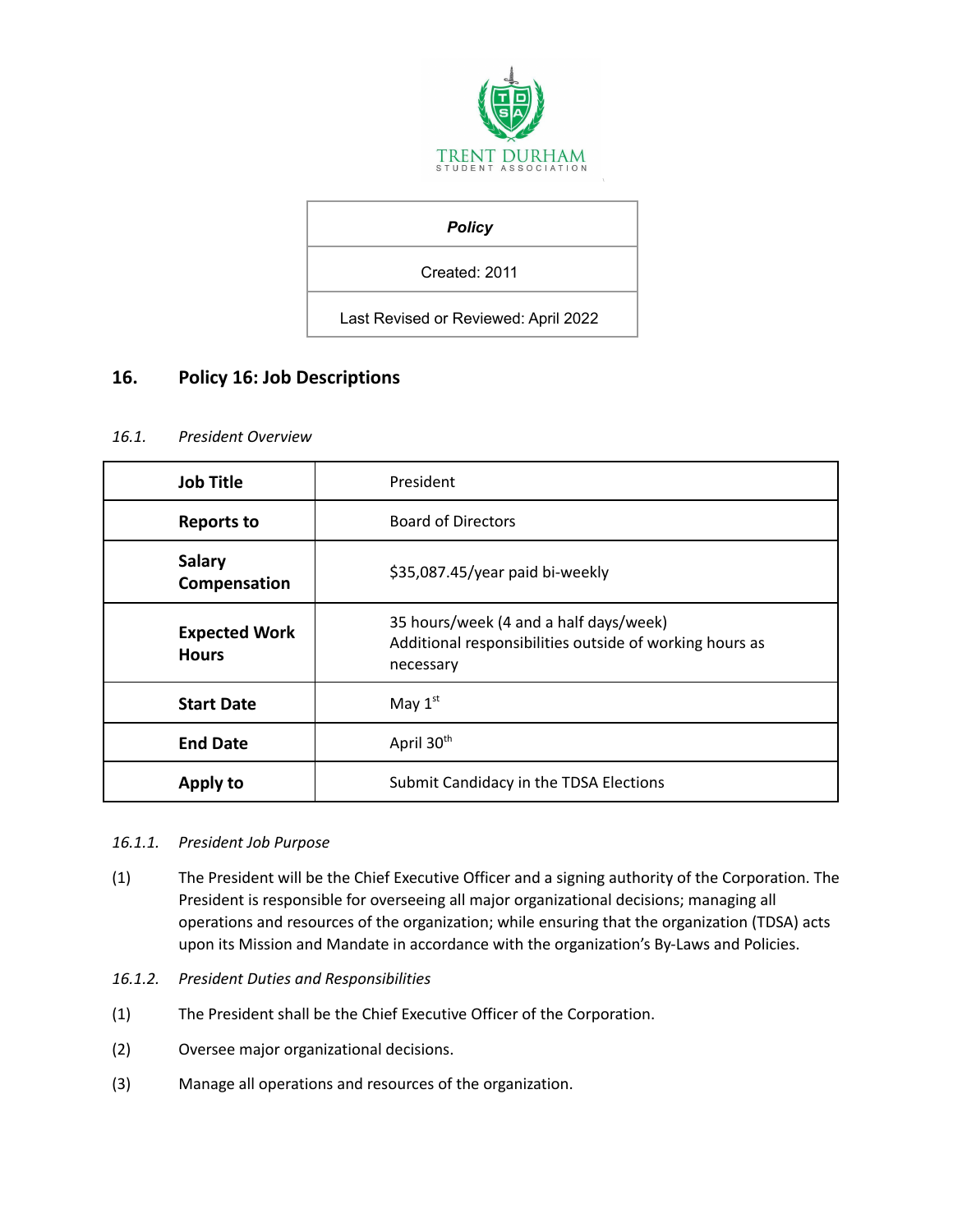- (4) The creation, maintenance, and implementation of the Trent Durham Student Association's annual and long-term plans.
- (5) The periodical review of the bylaws, policies, and procedure of the Corporation alongside the VPUA.
- (6) Chairing the Executive Committee and any other internal (TDSA) committee unless delegated to another member of the Executive Committee or Board of Directors.
- (7) Sit on the Finance Committee as a member.
- (8) Sit on the TDSA C.A.R.E.S. Committee as a member.
- (9) The supervision of the elections committee formation (unless running for re-election), subject to the elections policy.
- (10) Ensuring the Executive Committee is fulfilling their responsibilities and reporting to the board any discrepancies.
- (11) The President shall act in the capacity of a vacant executive director until a replacement has been determined.
- (12) The President, in consultation with the Executive Committee, shall be responsible for the shared supervision of all hired TDSA employees
- (13) The President will act as primary liaison between the Board of Directors and the organization.
- (14) The President shall be a voting member on the board of directors and shall act as chief spokesperson for the board.
- (15) The President shall act as chair of the board of directors until the board has hired a Chairperson of the Corporation.
- (16) The President will ensure the board is given adequate training in order to conduct business effectively;
- (17) The President will handle all incoming requests of the board and maintaining all confidences;
- (18) The President will ensure the minutes of the organization are available by request to all members of the Corporation.
- (19) The President shall act upon the will of the board of directors, subject to a majority vote
- (20) The President, in consultation with the VPUA and VPCL, shall supervise the finances of the Corporation.
- (21) The President will act as the primary signing authority of the Corporation.
- (22) The President, in consultations with the Executive and Finance Committee, and where possible, other directors, shall develop an annual operating budget for the Corporation to submit to the board of directors for approval no later than June 30th.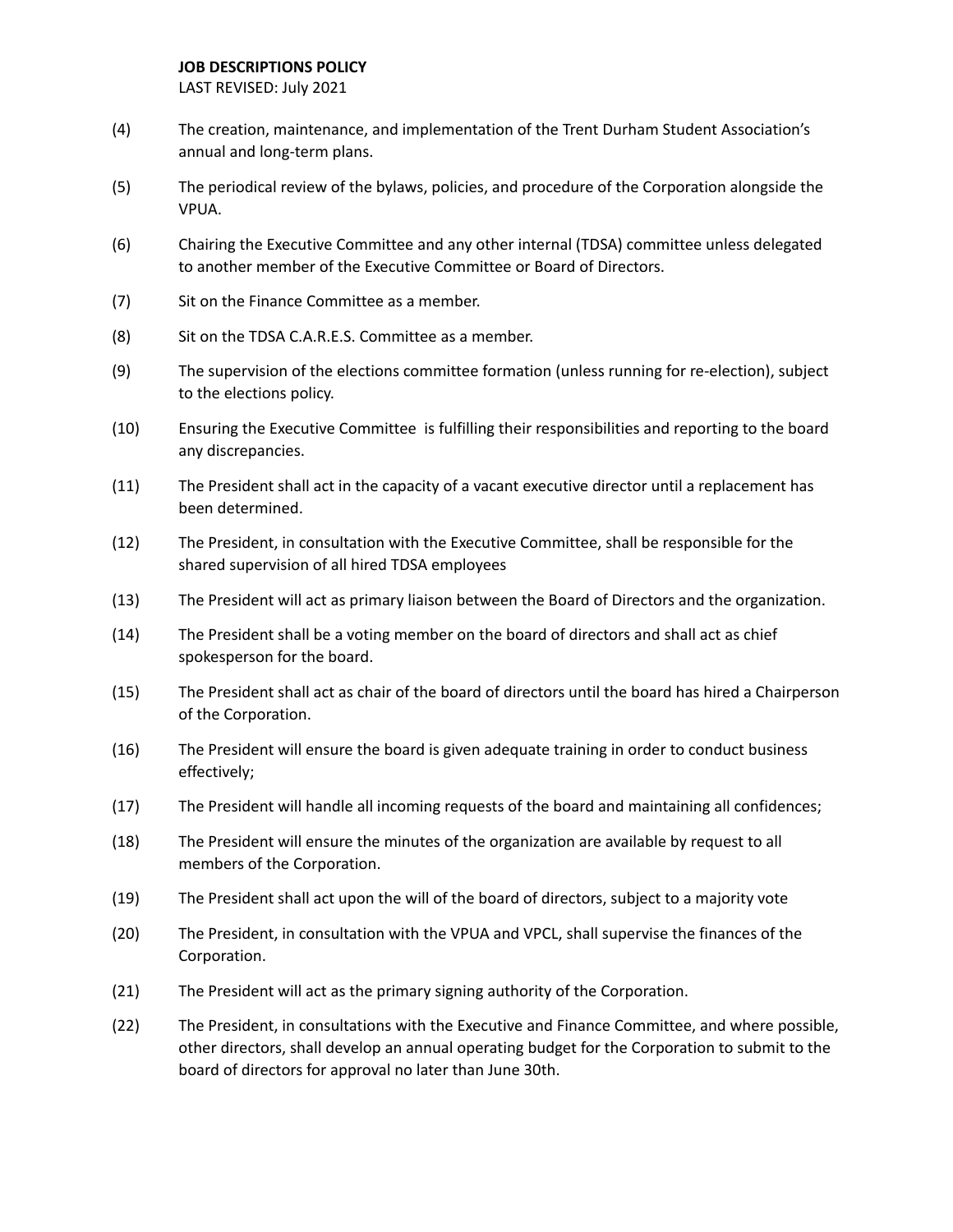- (23) The President shall ensure that all expenditures of the organization, under the jurisdiction of the board are authorized and evidenced by proper documentation.
- (24) The President shall supervise the finances of TDSA services and revenue generating commercial services of the Corporation.
- (25) The President shall present financial reports to the membership at the Annual General Meetings and Board Meetings.
- (26) The President shall organize the annual audits to be presented at a General Meetings.
- (27) The President shall prepare and provide the incoming executive with a year-end management accounting information and analysis report.
- (28) The President shall ensure students' views are represented to the university administration, community and municipal, provincial, and federal governments, unless otherwise specified.
- (29) The President shall be the official communications officer for all TDSA social media platforms, unless otherwise delegated to VPCL, VPUA or hired TDSA employee.
- (30) The President, with consultation from the Executive Committee, shall oversee a marketing and communications strategy in accordance with the organization's by-laws and policies.
- (31) The President shall be the official spokesperson and act as a representative to (the President may designate a student-at-large to act as a replacement representative, with priority given to the other Executives):
	- (a) Official functions;
	- (b) Public occasions;
	- (c) The University Senate;
	- (d) The Board of Governors;
	- (e) The University Administration;
	- (f) University Committees
- (32) The President shall oversee the administration of the health and dental plan and report to the board of directors all relevant details of the plan including costs and coverage. Additionally, the President is responsible for ensuring that students are aware of the health and dental plan.
- (33) The President shall embody the values of the organization and membership while acting as the figurehead of the organization.
- (34) The publishing and calling of the agenda for board and general meetings
- (35) Chairing the General Meetings, unless delegated to another TDSA Representative.
- (36) The President shall report to the Executive Committee and Board of Directors. Additionally, the President shall update the Executive Committee on weekly activities.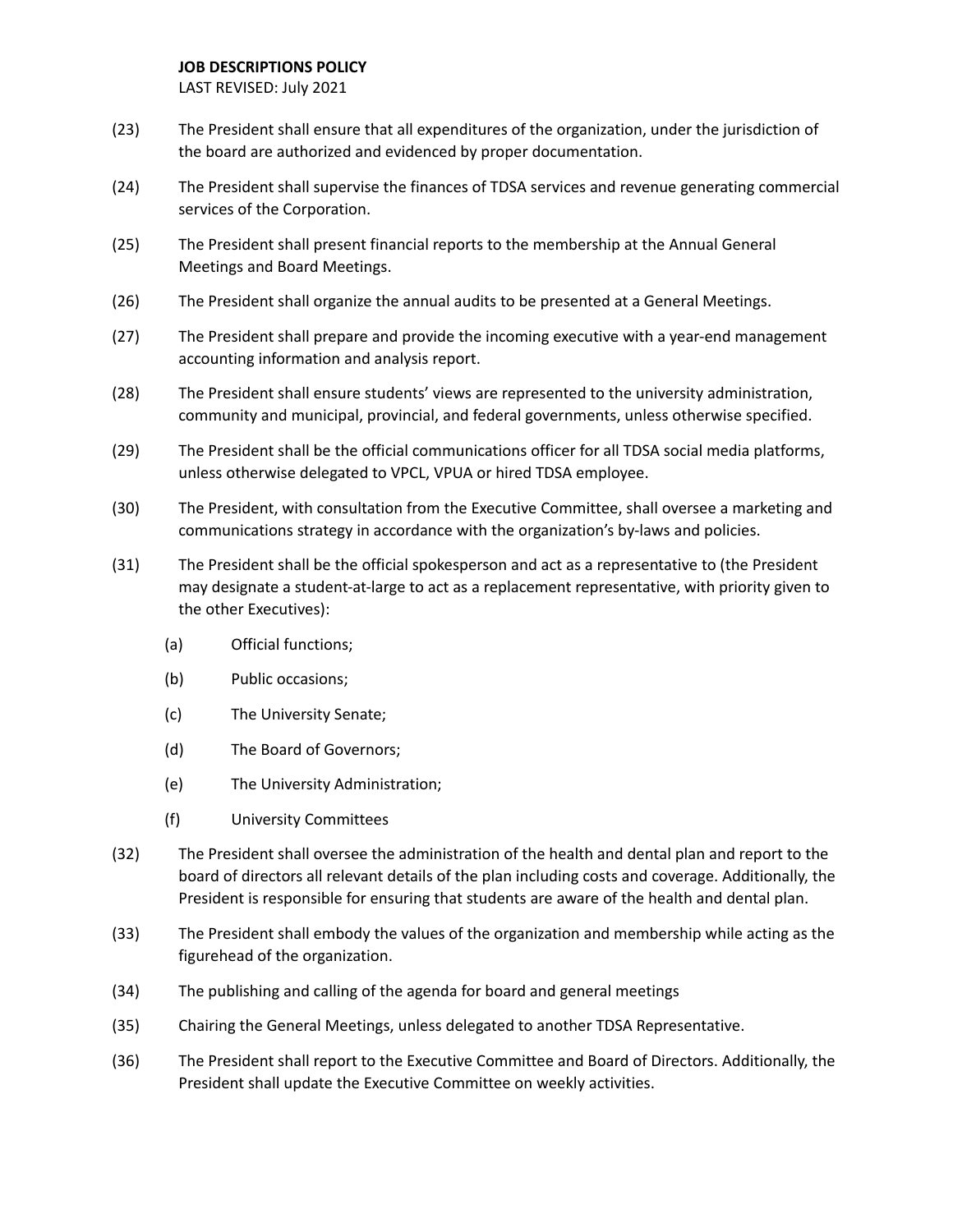- *16.1.3. President Qualifications*
- (1) Current Trent University Durham student at the time of election
- *16.1.4. President Assets*
- (1) Strong and articulate communication and writing skills
- (2) Budgetary experience an asset
- (3) Strong independent worker and capable of working cordially with others
- (4) Friendly personality, sociable and approachable
- (5) Leadership experience an asset
- (6) Previous experience with TDSA an asset
- (7) Effective and reliable means of transportation for meetings off campus an asset
- *16.1.5. President Working Conditions*
- (1) The President is expected to work 35 hours per week and is expected to work during office hours.
- (2) Ever changing and fast paced work environment
- (3) High stress work environment
- (4) The President is expected to attend monthly Board of Director Meetings.
- (5) The President will be required to travel to committee meetings held on the Peterborough campus.
- (6) The President will be required to attend conferences and other functions outside of their regular hours.
- (7) The President is not to enroll in more than 1.0 credit each semester. Any considerations above this is subject to board approval based on a presented action plan.
- *16.1.6. President Physical Requirements*
- $(1)$  N/A
- *16.1.7. President Direct Reports*
- (1) Student Employees as decided by Exec Committee
- (2) Marketing & Communications Assistant

| <b>Approved By</b> | <b>TDSA Board of Directors</b> |
|--------------------|--------------------------------|
| Date Approved      | April 28th, 2021               |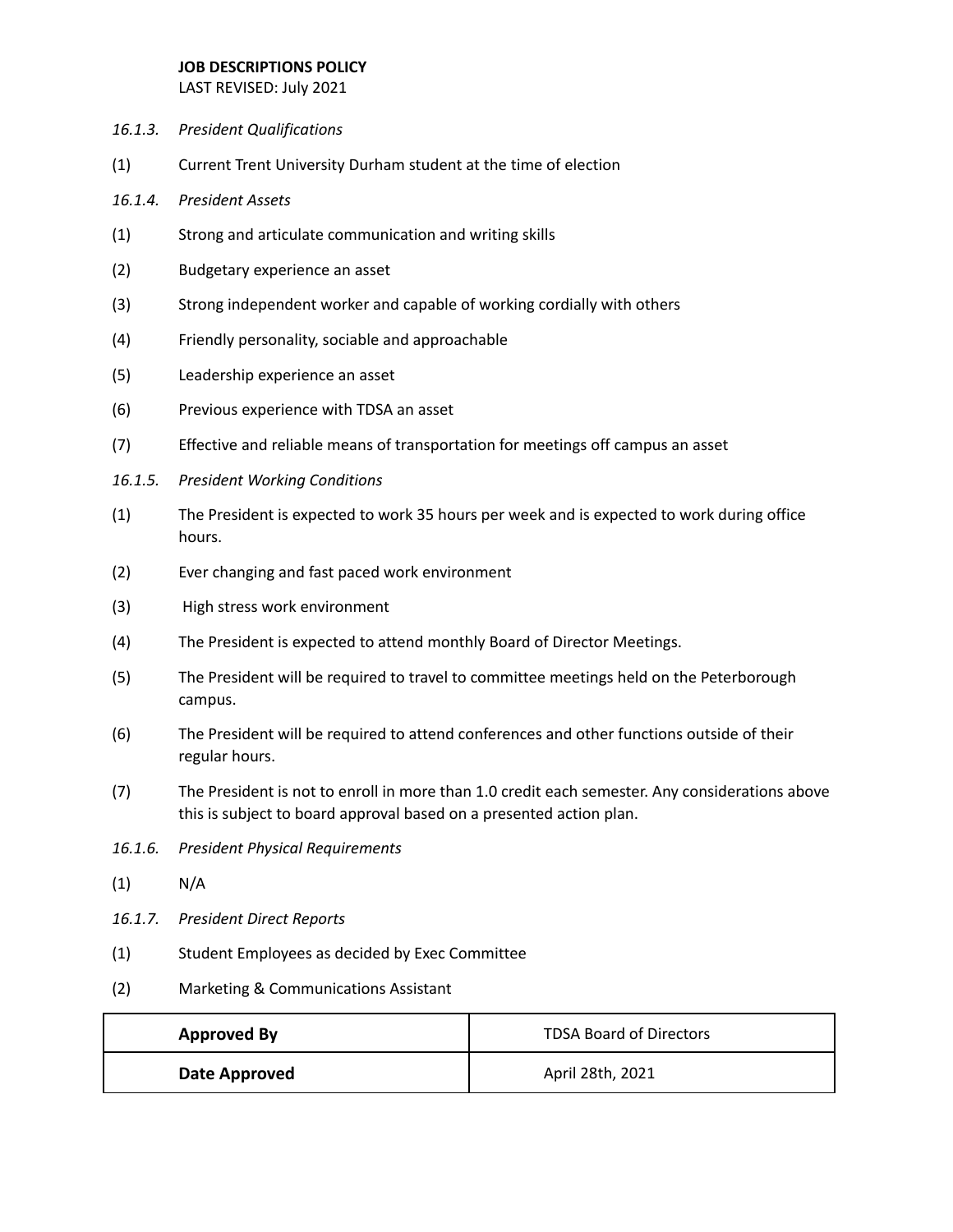LAST REVISED: July 2021

| Reviewed | April 9th, 2021 |
|----------|-----------------|
|----------|-----------------|

This job description is reviewed annually.

Successful applicants are expected to conduct themselves in accordance with TDSA by-laws and policies. As representatives of the organization, successful applicants are also expected to behave in a way that reflects favourably on behalf of the organization.

| 16.2. | Vice President of University Affairs Overview |
|-------|-----------------------------------------------|
|-------|-----------------------------------------------|

| <b>Job Title</b>                     | Vice President of University Affairs                                                                                                                                                    |
|--------------------------------------|-----------------------------------------------------------------------------------------------------------------------------------------------------------------------------------------|
| <b>Reports to</b>                    | <b>Board of Directors</b>                                                                                                                                                               |
| <b>Salary</b><br>Compensation        | \$31,810.14/year                                                                                                                                                                        |
| <b>Expected Work</b><br><b>Hours</b> | 35 hours/week May 1-September 15 (4 and a half days/week)<br>30 hours/week, September 16-April 30 (4 days/week)<br>Additional responsibilities outside of working hours as<br>necessary |
| <b>Start Date</b>                    | May $1st$                                                                                                                                                                               |
| <b>End Date</b>                      | April 30 <sup>th</sup>                                                                                                                                                                  |
| Apply to                             | Submit Candidacy in the TDSA Elections                                                                                                                                                  |

## *16.2.1. Vice President of University Affairs Job Purpose*

- (1) The Vice President of University Affairs (VPUA) shall work towards assuring that Trent University Durham-GTA provides an environment wherein its members can pursue personal and social growth as well as academic excellence.
- *16.2.2. Vice President of University Affairs Duties and Responsibilities*
- (1) The VPUA shall be assigning authority of the Corporation.
- (2) The VPUA shall professionally advocate for an accessible, affordable, and high-quality postsecondary education at Trent University Durham-GTA.
- (3) The VPUA shall represent Trent University Durham-GTA students municipally, provincially, and federally, unless otherwise specified.
- (4) The VPUA shall work with municipal, provincial and/or federal organizations the Trent Durham Student Association maintains membership with.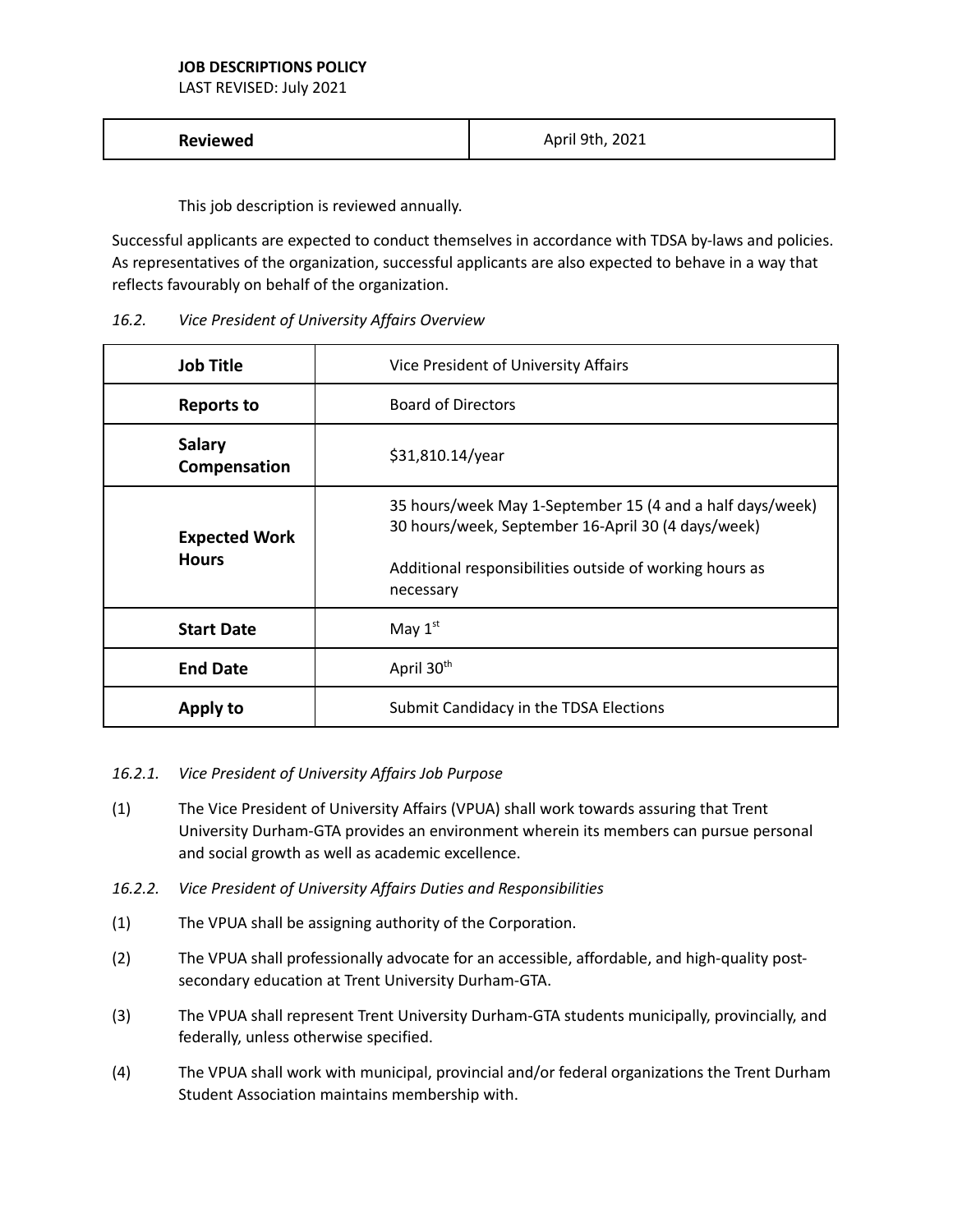- (5) The VPUA shall be a voting member on the Ontario Undergraduate Student Alliance (OUSA) Steering Committee. Additionally, the VPUA possesses the right to run for an Executive position within the OUSA Steering Committee, subject to board approval.
- (6) The VPUA shall represent the Corporation at official functions, public occasions, and administrative functions and/or meetings alongside the President when more than one representative is required. In the event the President is unable to attend an official function, public occasion, and/or an administrative function/meeting, the VPUA shall act as a replacement.
- (7) The VPUA shall encourage the evaluation of academic policies, procedures, and grading practices. Additionally, the VPUA shall encourage the formulation and implementation of policies and procedures that promote and reflect academic excellence and standards essential to the integrity of Trent University's scholastic activities.
- (8) The VPUA shall consult with the President in the development of relevant budget lines.
- (9) The VPUA alongside the President shall ensure students' views are represented to the university administration, community, and municipal, provincial, and federal governments.
- (10) The VPUA shall maintain and promote relations between students at Trent University Durham-GTA and students of other universities and colleges, for the purpose of enhancing academic pursuits on campus. Additionally, the VPUA shall strive to maintain relations with any other student associations and/or groups in Trent University.
- (11) The VPUA shall be responsible for sitting as a member on the Organizational Review and Development (ORD) Committee and the Outreach Committee.
- (12) The VPUA, in consultation with the President, shall conduct periodic reviews of the bylaws, policies, and procedures of the Corporation, and compatible with relevant legislation.
- (13) The VPUA, in consultation with the Executive Committee, shall be responsible for the shared supervision of all hired TDSA employees.
- (14) The VPUA shall work with the university administration, municipal, provincial and/or federal government (s)where applicable to ensure students have access to an affordable and robust local transit system.
- (15) The VPUA shall participate in university committees as determined by the board of directors.
- (16) The VPUA shall offer consultation and peer support to students with academic appeals and petitions.
- (17) The VPUA shall ensure the Trent Durham Student Association maintains links with community groups and organizations that can assist with the betterment of the student experience. Additionally, the VPUA shall be a representative to such groups.
- (18) The VPUA, in consultation with the Executive Committee, shall encourage interaction between all the university services with the purpose of finding areas of mutual interest where they can work together.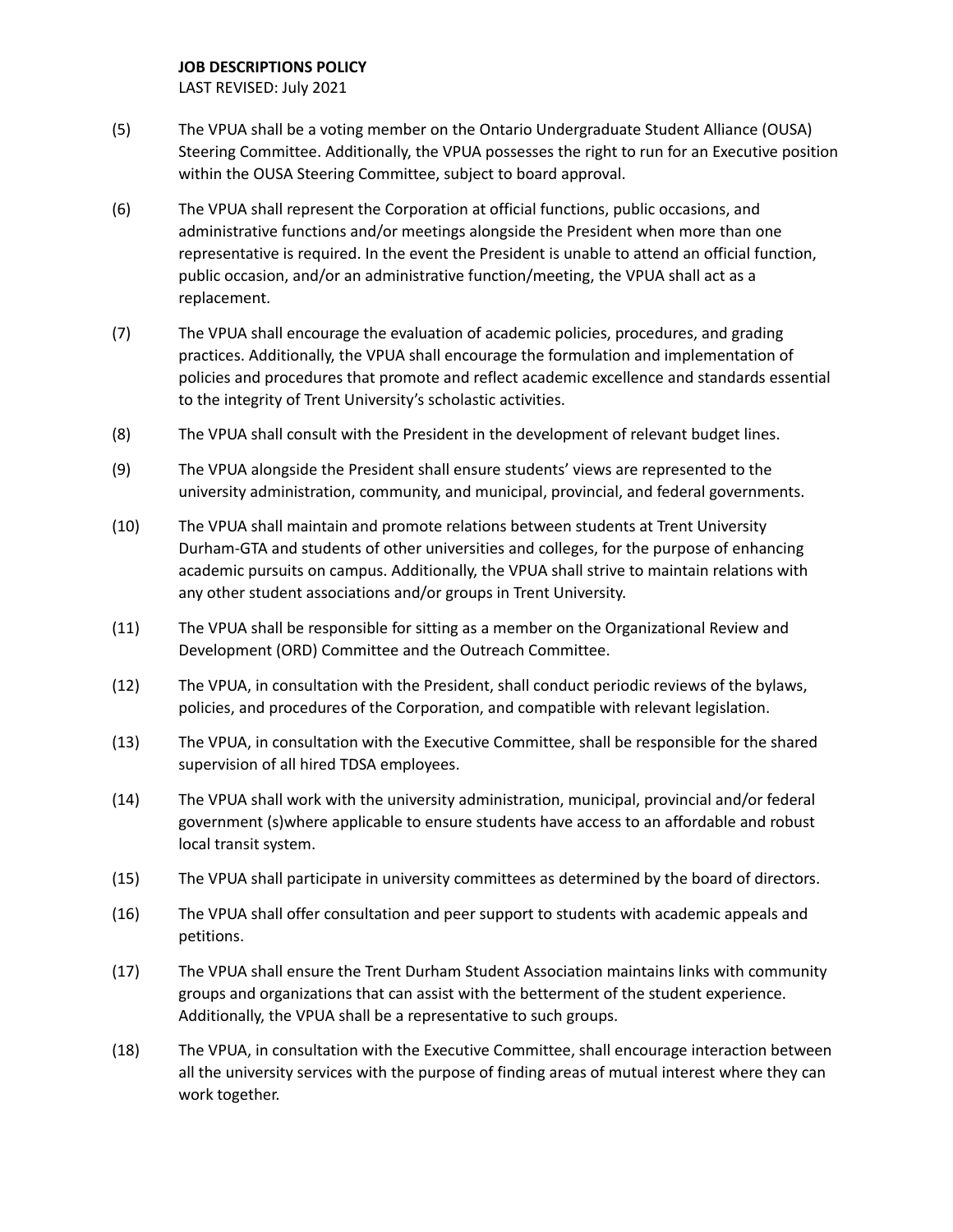- (19) The VPUA, in consultation with the Executive and TDSA CARES, shall design and implement informational campaigns at the Trent Durham campus.
- (20) Ensuring the Executive Committee are fulfilling their responsibilities and reporting to the board any discrepancies.
- (21) The VPUA, in consultation with the President, shall be responsible for adhering to the budget.
- (22) The VPUA shall act in the capacity of the President in the event of a vacancy.
- (23) The VPUA shall report to the Executive Committee and Board of Directors. Additionally, the VPUA shall update the Executive Committee on weekly activities.
- *16.2.3. Vice President of University Affairs Qualifications*
- (1) Current Trent University Durham-GTA student at the time of election.
- *16.2.4. Vice President of University Affairs Assets*
- (1) Strong and articulate communication and writing skills
- (2) Experience with policy writing & government relations
- (3) Articulate in communicating and advocating ideas verbally
- (4) Respectful in times of disagreement
- (5) Ability to listen well and report information accurately
- (6) Strong, independent worker and capable working cordially with others
- (7) Friendly personality, sociable and approachable
- (8) Must be willing and capable of taking the initiative
- (9) Access to own transportation considered an asset
- *16.2.5. Vice President of University Affairs Working Conditions*
- (1) The VPUA is compensated at a salary rate with the expectation to work 35 hours per week during the summer and 30 hours per week during the fall and winter.
- (2) The VPUA is expected to attend monthly Board of Director Meetings as well as monthly OUSA Steering Committee meetings.
- (3) Ever changing and fast paced work environment.
- (4) High stress work environment.
- (5) The VPUA will be required to travel to committee meetings held on the Peterborough campus.
- (6) The VPUA will be required to attend conferences and other functions outside of their regular hours.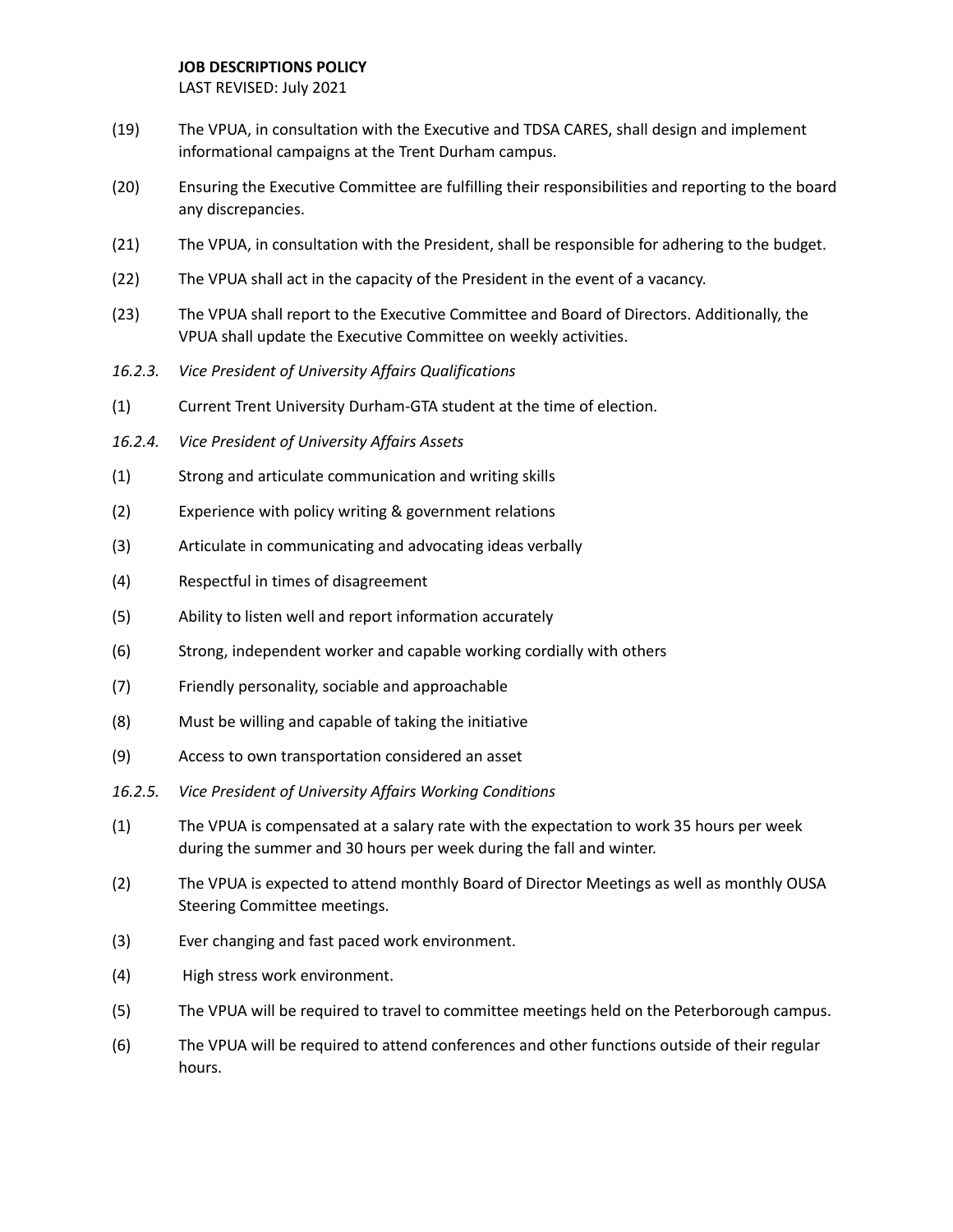LAST REVISED: July 2021

- (7) The VPUA is not to enroll in more than 1.5 credits per semester. Any considerations above this is subject to board approval based on a presented action plan.
- *16.2.6. Vice President of University Affairs Physical Requirements*
- (1) N/A
- *16.2.7. Vice President of University Affairs Direct Reports*
- (1) Student Employees as decided by Exec Committee
- (2) Advocacy Commissioner and/or Policy Analyst

| <b>Approved By</b> | <b>TDSA Board of Directors</b> |
|--------------------|--------------------------------|
| Date Approved      | April 28, 2021                 |
| <b>Reviewed</b>    | April 9, 2021                  |

This job description is reviewed annually.

Successful applicants are expected to conduct themselves in accordance with TDSA by-laws and policies. As representatives of the organization, successful applicants are also expected to behave in a way that reflects favourably on behalf of the organization.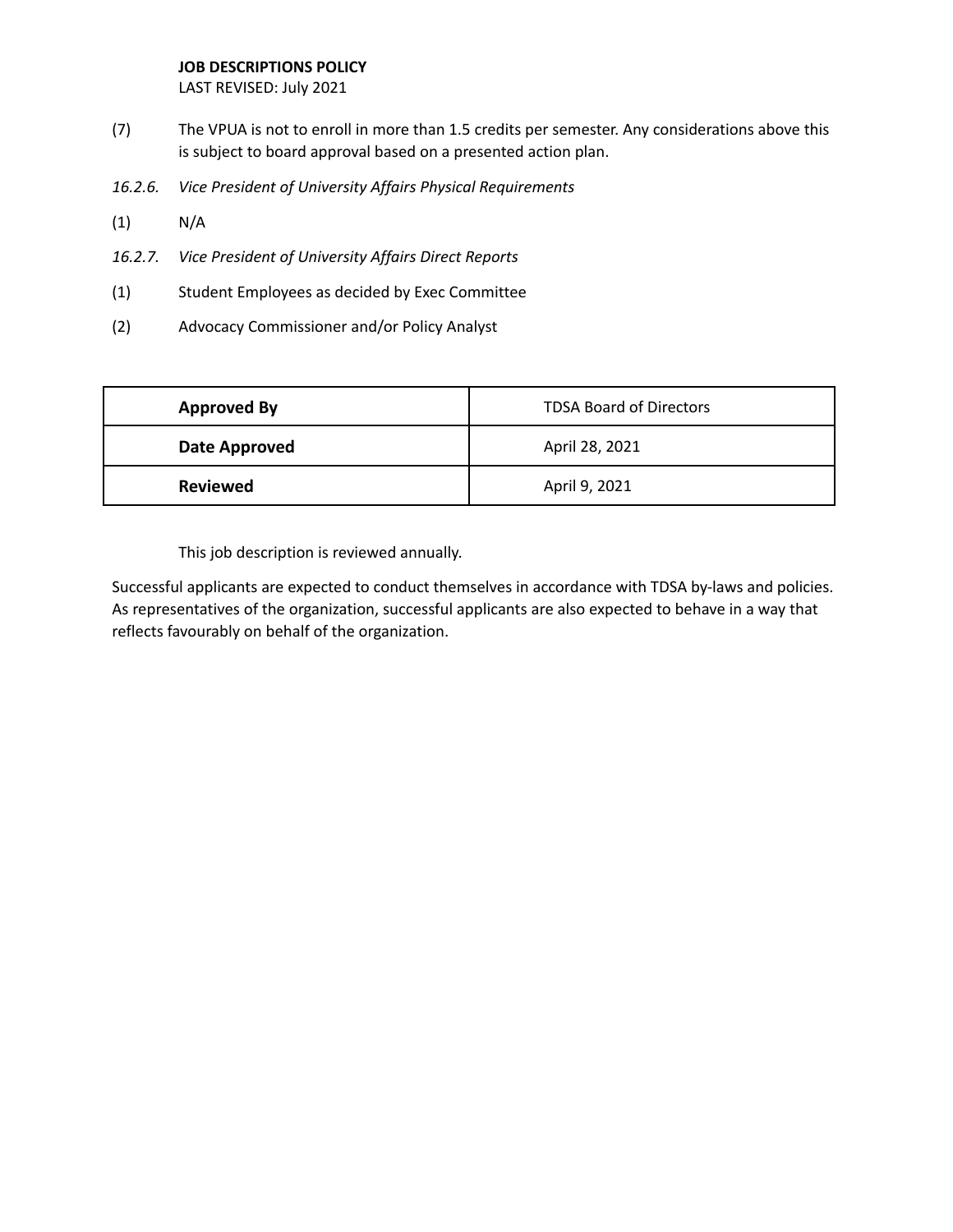- **Job Title Vice President of Campus Life Reports to Channel Board of Directors Salary** Salary<br>**Compensation** \$28,532.66/year **Expected Work Hours** 35 hours/week May 1-September 15 (4 and a half days/week) 25 hours/week, September 16-April 30 (3 days/week) Additional responsibilities outside of working hours as necessary **Start Date** May  $1<sup>st</sup>$ **End Date** April 30<sup>th</sup> **Apply to** Submit Candidacy for the Winter Executive Election
- *16.3. Vice President of Campus Life Overview*

- *16.3.1. Vice President of Campus Life Job Purpose*
- (1) The Vice President of Campus Life (VPCL) shall be responsible for ensuring organizing social activities on campus for the purpose of providing members with forums to socialize and share common interests. Also includes oversight and management of the TDSA's clubs.
- *16.3.2. Vice President of Campus Life Duties and Responsibilities*
- (1) The VPCL shall be a signing authority of the Corporation.
- (2) The VPCL shall be the official point-person for clubs.
- (3) The VPCL, in consultation with the Executive Committee, shall encourage interaction between all the university services with the purpose of finding areas of mutual interest where they can work together.
- (4) The VPCL shall be responsible for club activities, including but not limited to:
	- (a) Assisting in the promotion of club activities, where possible
	- (b) Providing informational resources to current and prospective clubs
	- (c) Providing administrative support for the processing of club applications
- (5) The VPCL shall be responsible for managing student volunteers for TDSA events.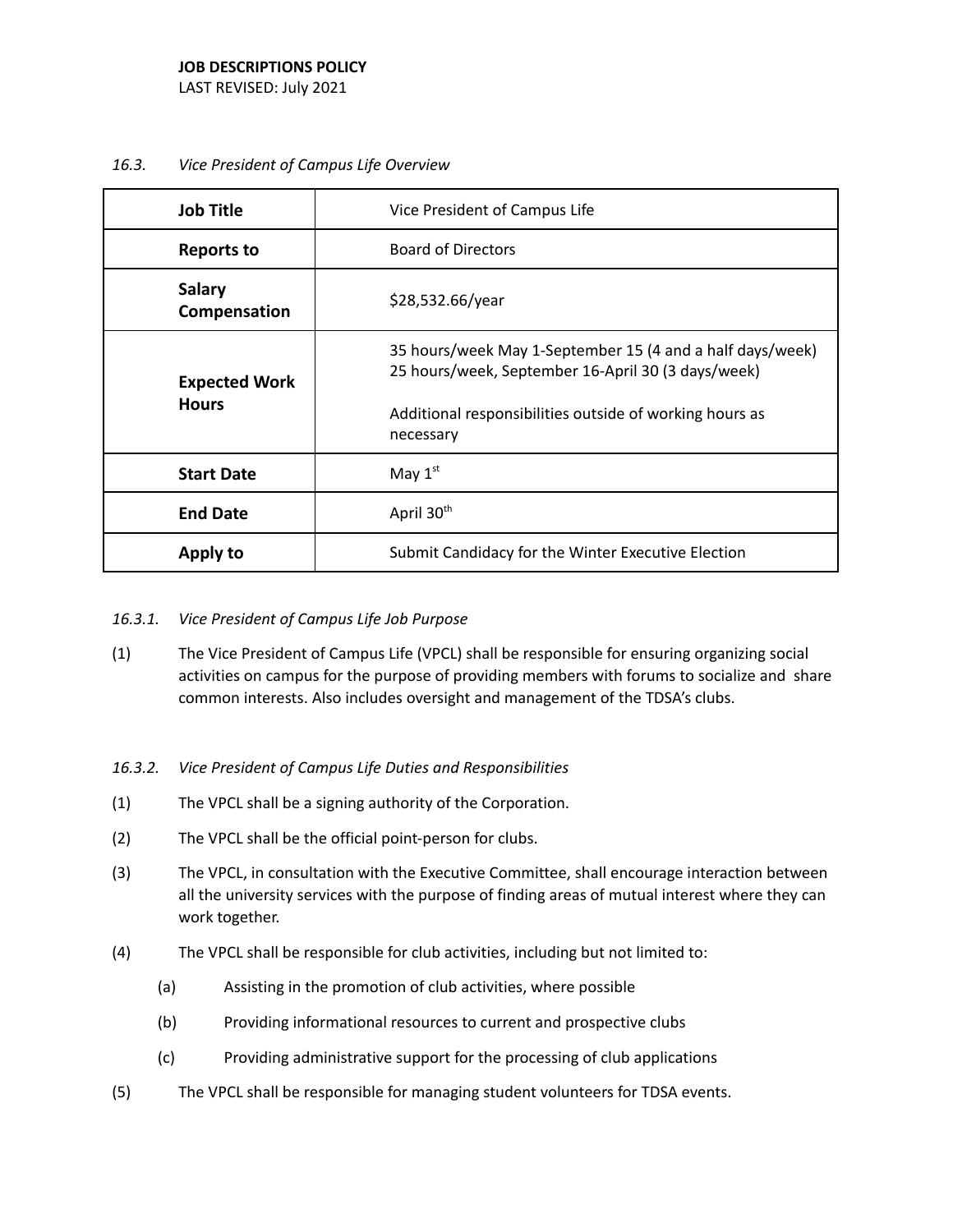LAST REVISED: July 2021

- (6) The VPCL shall encourage, promote, and/or assist student-initiated projects.
- (7) The VPCL shall plan, execute, and promote a variety of small and large-scale events for students throughout the academic year.
- (8) The VPCL shall gauge student interest for campus life activities.
- (9) The VPCL, in consultation with the President, shall be responsible for adhering to the budget.
- (10) The VPCL shall consult with the President in the supervision of finances of the Corporation where applicable.
- (11) The VPCL, in consultation with the Executive Committee, shall be responsible for the shared supervision of all hired TDSA employees
- (12) The VPCL shall sit on any TDSA Committee as delegated by the Executive Committee.
- (13) The VPCL shall sit on campus and university Committees involving student engagement and campus life.
- (14) The VPCL shall co-chair the Student Engagement Committee with a representative of the Durham campus (Director of Student Affairs or Student Life Coordinator).
- (15) The VPCL shall sit on the Orientation Committee.
- (16) The VPCL may sit on the College and Student Services Committee (CASSC).
- (17) The VPCL shall report to the Executive Committee and Board of Directors. Additionally, the VPCL shall update the Executive Committee on weekly activities.
- (18) Ensuring the Executive Committee are fulfilling their responsibilities and reporting to the board any discrepancies.
- *16.3.3. Vice President of Campus Life Qualifications*
- (1) Current Trent University Durham-GTA Student at time of election
- *16.3.4. Vice President of Campus Life Assets*

*Below are recommendations for assets of the VPCL, no student is required to have the following*

- (1) Leadership skills
- (2) Strong and articulate communication skills
- (3) Familiar with social media platforms
- (4) Event planning skills or experience in planning events
- (5) Enthusiastic about student engagement, events, and campus life
- (6) Impartiality, fairness and the ability to respect confidences
- (7) Effective time management and organizational skills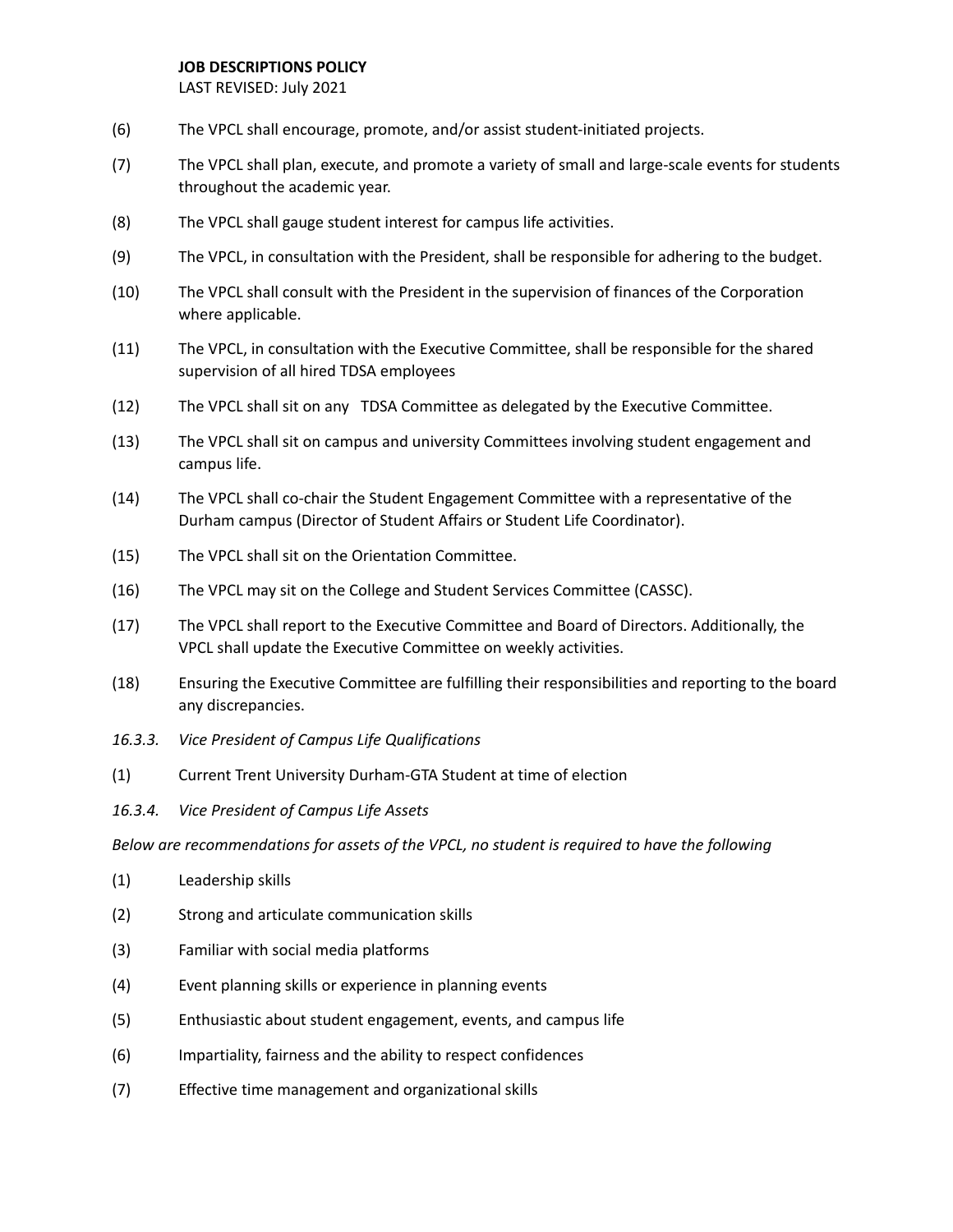LAST REVISED: July 2021

- (8) Tact and diplomacy
- (9) Friendly personality, sociable and approachable
- *16.3.5. Vice President of Campus Life Working Conditions*
- (1) The VPCL is compensated at a salary rate with the expectation to work 35 hours per week May through September in which to accommodate the demands of planning and overseeing Orientation activities. The VPCL is compensated at a salary rate with the expectation to work 25 hours/week September through the end of April.
- (2) The VPCL is expected to attend monthly Board of Director Meetings.
- (3) The VPCL will be required to attend conferences and other functions outside of their regular hours.
- (4) Ever changing and fast paced work environment
- (5) High stress work environment
- (6) The VPCL is recommended to enroll in no more than 1.5 credits per semester.
- *16.3.6. Vice President of Campus Life Physical Requirements*
- $(1)$  N/A
- *16.3.7. Vice President of Campus Life Direct Reports*
- (1) Student Employees as decided by Exec Committee
- (2) TDSA Ambassadors/Events Coordinator

| <b>Approved By</b> | <b>TDSA Board of Directors</b> |
|--------------------|--------------------------------|
| Date Approved      | April 28, 2021                 |
| <b>Reviewed</b>    | April 9, 2021                  |

This job description is reviewed annually.

Successful applicants are expected to conduct themselves in accordance with TDSA by-laws and policies. As representatives of the organization, successful applicants are also expected to behave in a way that reflects favourably on behalf of the organization.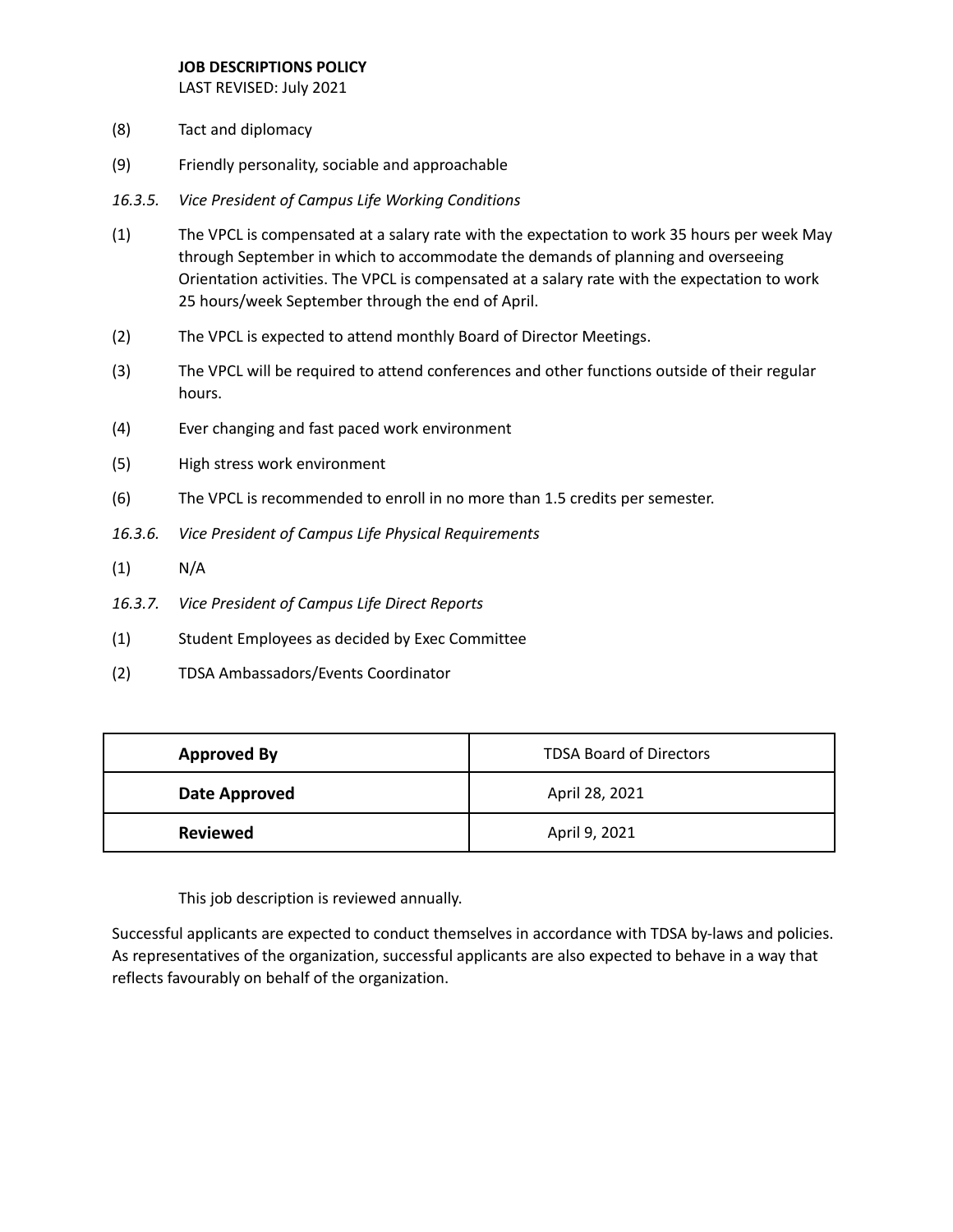LAST REVISED: July 2021

#### *16.4. Executive Director Overview*

| <b>Job Title</b>              | <b>Executive Director</b> |
|-------------------------------|---------------------------|
| <b>Reports to</b>             | <b>Executive Team</b>     |
| <b>Salary</b><br>Compensation | To Be Negotiated          |
| <b>Start Date</b>             | March 1st, 2021           |

## *16.4.1. Executive Director Job Purpose*

- (1) The Executive Director is responsible for the operations of the association, as well as supporting the executive team with regards to non-profit expertise and governance strategy. The Executive Director is also responsible for the joint execution of the strategic plan, as decided by the executive team and board of directors.
- *16.4.2. Executive Director Duties and Responsibilities*
- (1) The Executive Director shall act as secretary to the Board of Directors
- (a) Maintenance of minutes that comply with non-for-profit corporations act that document concise and accurate decisions;
- (b) Provide non-profit expertise to board members;
- (2) The Executive Director shall assist with the day-to-day operations of the TDSA office, including but not limited to:
	- (a) Operation of the TDSA Tuck and Consignment Store (Rack and Shelf)
	- (b) Maintain the general inquiry email in collaboration with hired staff and executive team
	- (c) Provide information on and coordinate the distribution of the Health and Dental Plan;
	- (d) Provide guidance, reception and location information to visitors of the TDSA office;
- (3) The Executive Director shall assist with the day-to-day financial operations of the Trent Durham Student Association, including but not limited to:
	- (a) Administer payroll and update the QuickBooks Online Accounting software in collaboration with the President and Bookkeeping Services;
	- (b) Keep accurate financial records of the corporation;
	- (c) Assist the bookkeeping service with any necessary information and/or presentations;
	- (d) Provide financial updates as requested by the Executives and Board of Directors;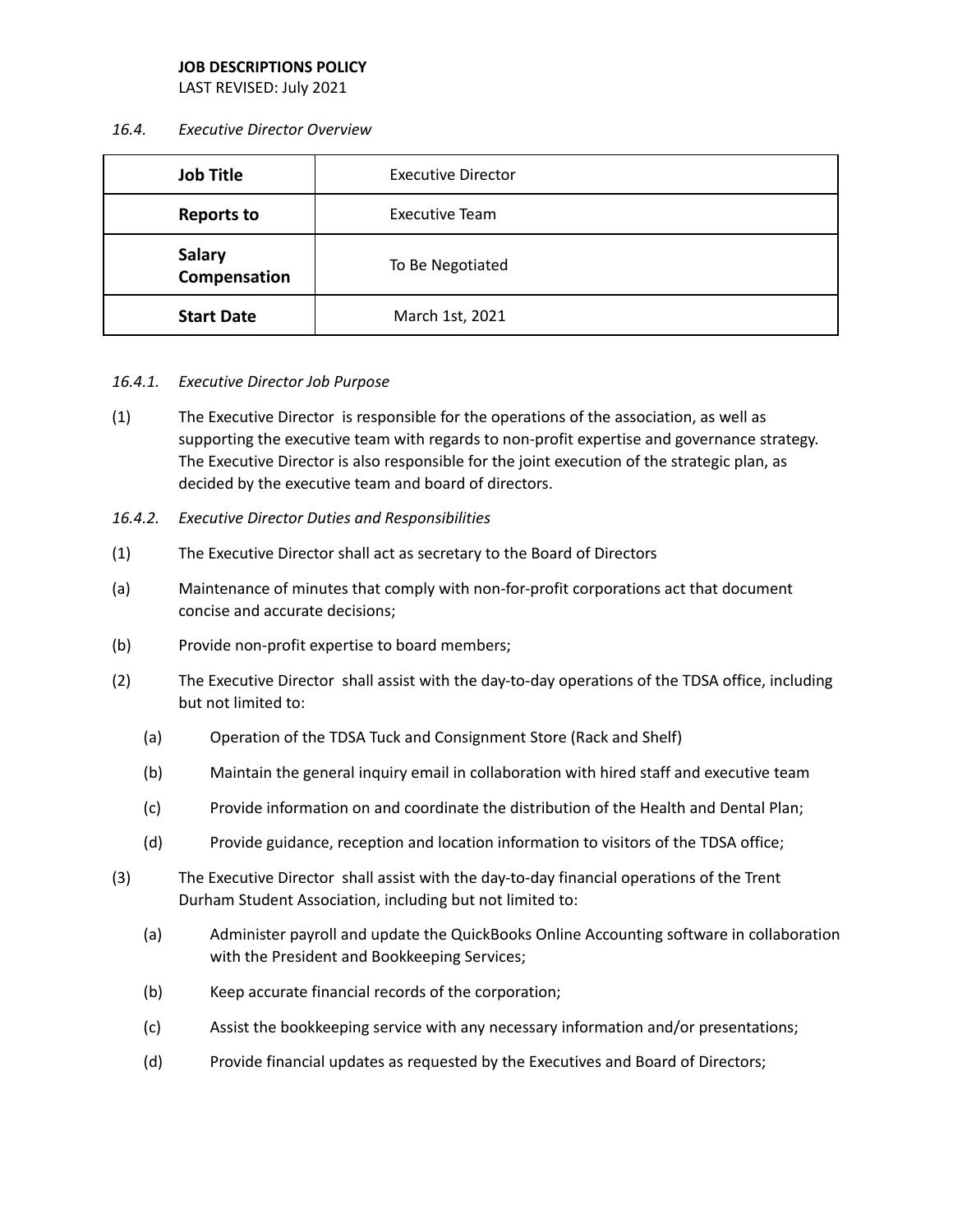- (e) Coordinate the Annual Operating Budget with the President;
- (f) Coordinating the audit with the President and Bookkeeping Service;
- (g) Review financial statements on a regular basis, analyzing variances, trends and system deficiencies and discuss the results with the Executive committee;
- (h) Administer and maintain applicable employment records in accordance with provincial and federal guidelines, as well as TDSA's policies and agreements;
- (i) Assist the president and board of directors in the review of the effectiveness of the organization's relevant membership fees, paying specific attention to the current rate of inflation, cost of living, etc.
- (4) The Executive Director shall administer the operations of the Trent Durham Health and Dental Plan in consultation with the Trent Central Student Association. This includes but is not limited to:
	- (a) Consult students on how to use the plan;
	- (b) Report issues and complaints from students to insurance provider and the President;
	- (c) Manage Direct2U Prescriptions;
	- (d) Manage the distribution of informational materials.
- (5) The Executive Director will act as a signing authority for the organization
- (6) The Executive Director will advise the Executive Committee and Board of Directors, through historical context and non for profit expertise where applicable, on the formation and execution of strategic plans o
- (7) The Executive Director shall maintain a record of when all TDSA documents (policies, job descriptions, etc.) are to be updated
- (8) The Executive Director shall advise the Vice President of University Affairs and Board of Directors through historical context and non-profit expertise where applice to ensure bylaws and policies accurately reflect TDSA operations, as well as relevant provincial and federal guidelines
- (9) Assist with any other duties as assigned by the Executive Team
- (10) The Executive Director is accountable to the Board of Directors, and reports to the Executive Committee.
- *16.4.3. Executive Director Qualifications*
- (1) Must **NOT** be a current Trent University Durham Student
- (2) Bachelor's degree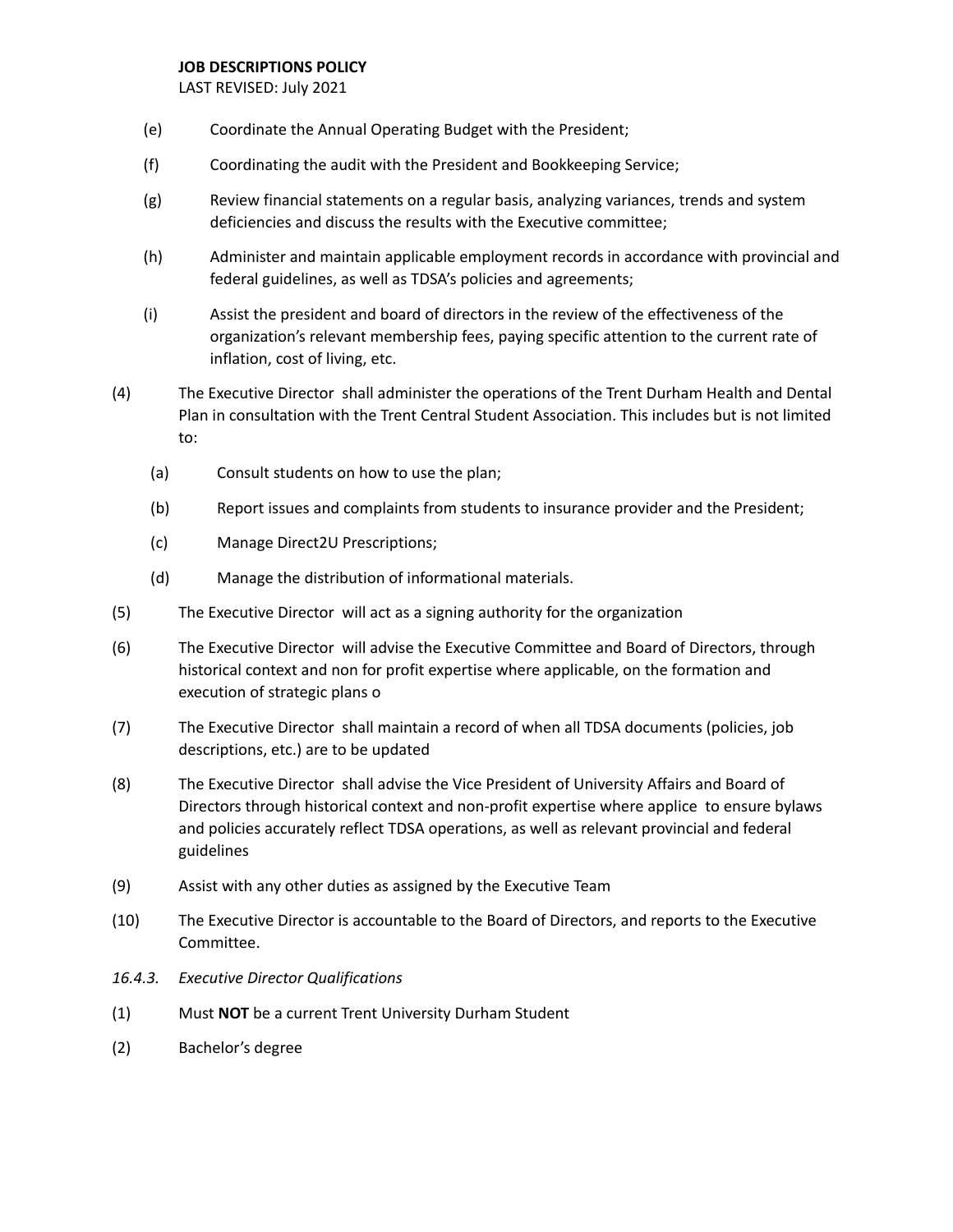- (3) Minimum 3 years management or executive experience in the non-profit sector, with preference given to experience in student government or the post-secondary education sector required
- (4) Strong boundary and advisement skills
- (5) Strong organizational and prioritization skills
- (6) Experience with accounting, including (but not limited to) commerce and QuickBooks training, basic bookkeeping principles and payroll preparation required
- (7) Experience with managing volunteers and community outreach
- (8) High degree of judgement and discretion, as well as confidentiality, to handle various contacts and situations that arise
- (9) An understanding of undergraduate population
- (10) Ability to nurture a culture of inclusion
- (11) Experience in Human Resources favoured
- (12) Valid Ontario driver's license and access to a vehicle an asset
- *16.4.4. Executive Director Working Conditions*
- (1) Sitting for long periods of time;
- (2) Lift inventory boxes (up to 40 pounds);
- (3) Ability to focus in lively work environments;
- (4) Additional responsibilities outside of working hours as necessary.
- *16.4.5. Executive Director Benefits*
- (1) Entitled to 10 paid and 10 unpaid days of vacation
- (2) Entitled to 5 paid sick days
- (3) Entitled to 5 paid short term disability days (subject to doctor's note)
- (4) Entitled to 2 paid religious observance days
- (5) All other time off (i.e. bereavement, parental leave, court leave) can be found in TDSA's policy 4, Employment Guidelines
- (6) Staff health insurance coverage through TDSA's provider
- (7) Entitled to an athletic membership
- (8) Professional development encouraged
- *16.4.6. Executive Director Direct Reports*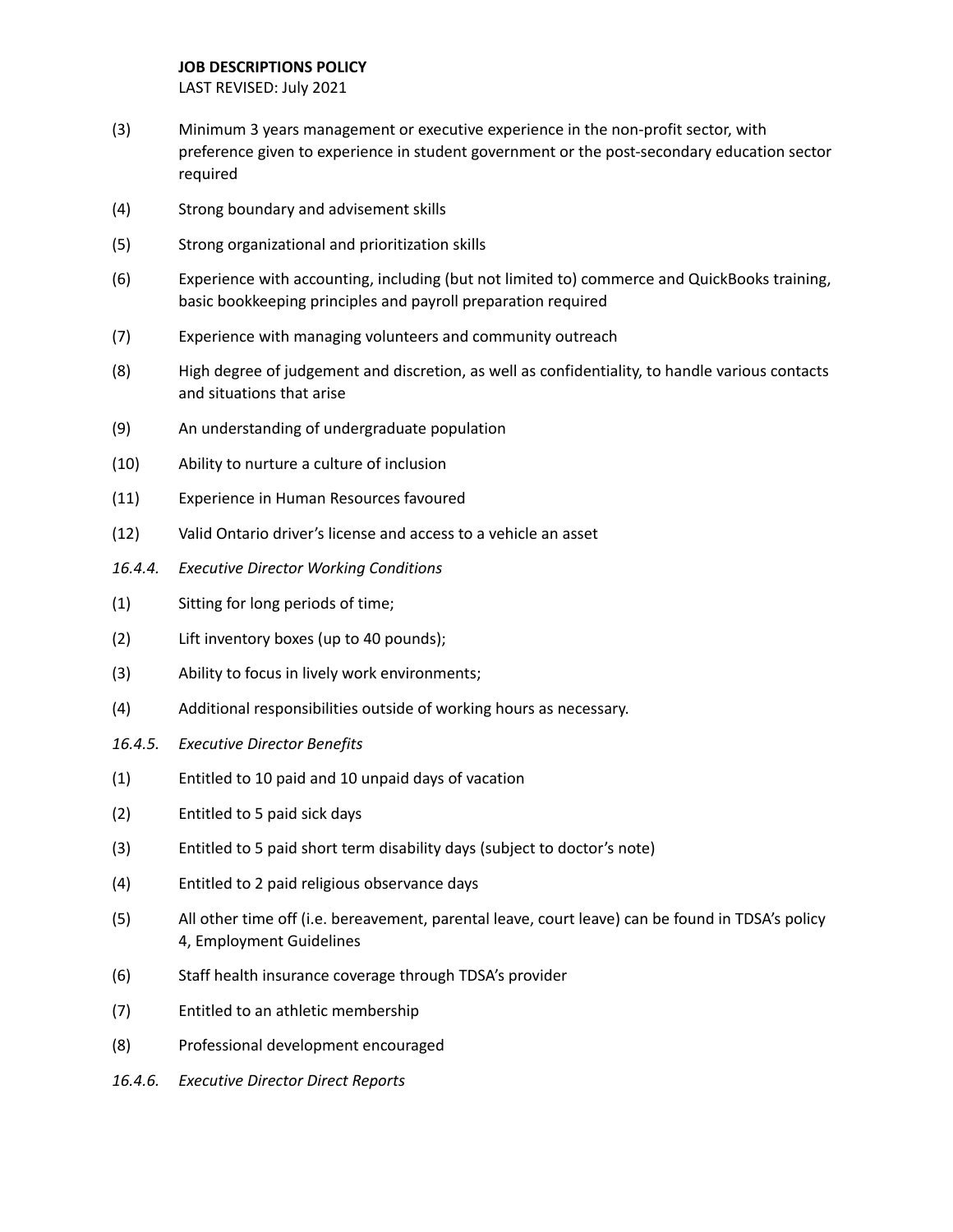LAST REVISED: July 2021

(1) N/A

| <b>Approved By</b> | <b>TDSA Board of Directors</b> |
|--------------------|--------------------------------|
| Date Approved      | December 18, 2020              |
| <b>Reviewed</b>    | December 16, 2020              |

This job description is reviewed annually.

Successful applicants are expected to conduct themselves in accordance with TDSA by-laws and policies. As representatives of the organization, successful applicants are also expected to behave in a way that reflects favourably on behalf of the organization.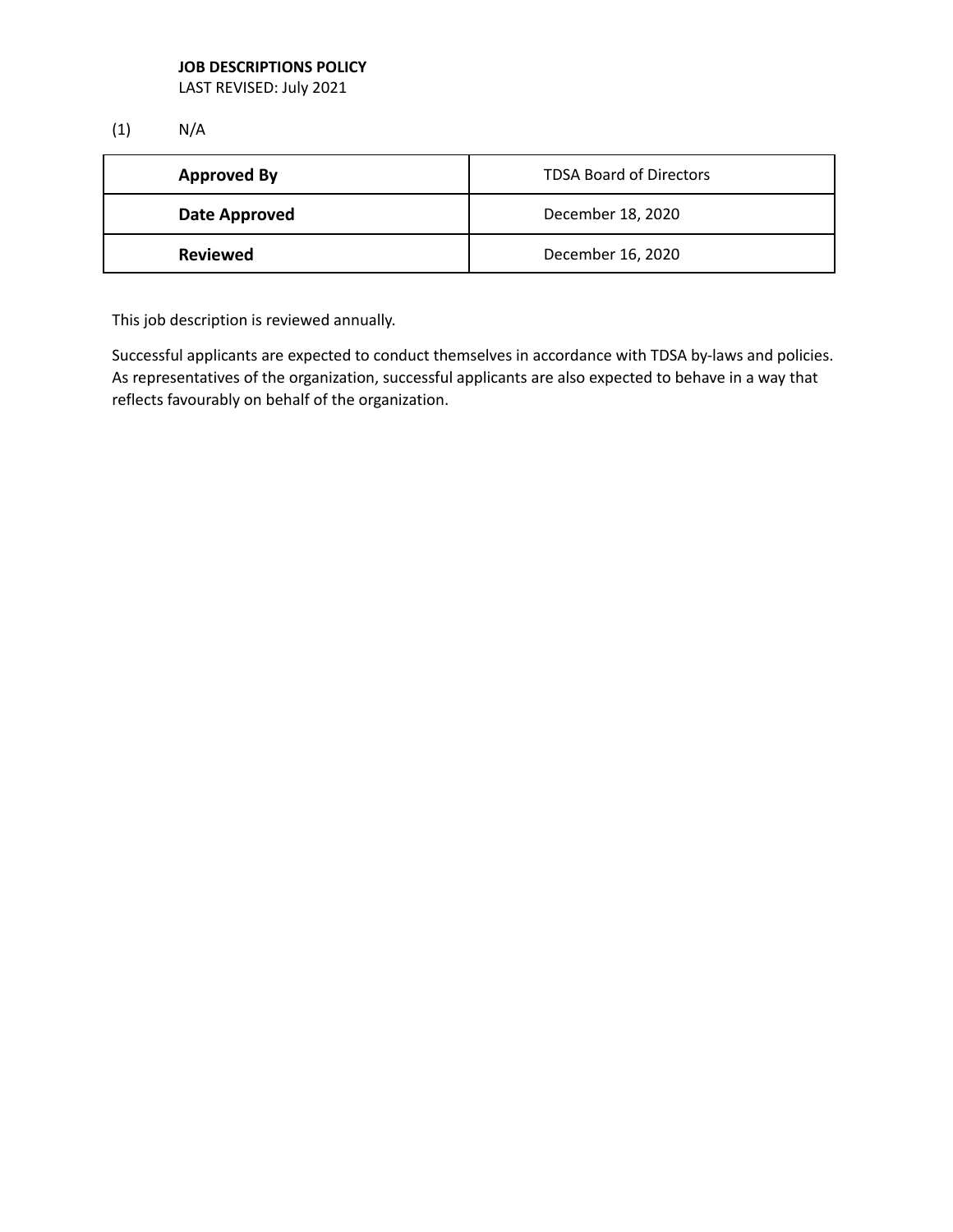LAST REVISED: July 2021

#### *16.5. Advocacy Commissioner Overview*

| <b>Job Title</b>  | <b>Advocacy Commissioner</b>                          |
|-------------------|-------------------------------------------------------|
| <b>Reports to</b> | President, VPUA, VPCL                                 |
| Compensation      | \$16.58/hour, 10-15 hours/ week                       |
| <b>Start Date</b> | August 1 <sup>st</sup>                                |
| <b>End Date</b>   | April 30 <sup>th</sup>                                |
| Apply to          | Send Applications and Cover Letters to jobs@mytdsa.ca |

- *16.5.1. Advocacy Commissioner Job Purpose*
- (1) To assist the President and VPUA by representing TDSA on internal or external committees and aiding in research for policy writing.
- *16.5.2. Advocacy Commissioner Duties and Responsibilities*
- (1) Will assist the President and VPUA in advocating for membership
- (2) May include institutional committee seats and consultation with Executive on organization's positions on various issues faced by students or institution
- (3) Will assist in developing policy library
- (4) May include research focus
- (5) May include involvement in OUSA's policy writing process
- (6) May assist President and Operations Coordinator in overseeing finances
- (7) Role may be subject to change each year based on priorities and platform of the President and VPUA
- *16.5.3. Advocacy Commissioner Qualifications*
- (1) Current Trent University Durham-GTA student
- (2) Must be an OSAP eligible student
- (3) Strong and articulate communication and writing skills
- (4) Articulate in communicating and advocating ideas verbally
- (5) Respectful in times of disagreement
- (6) Ability to listen well and report information accurately
- (7) Strong, independent worker and capable working cordially with others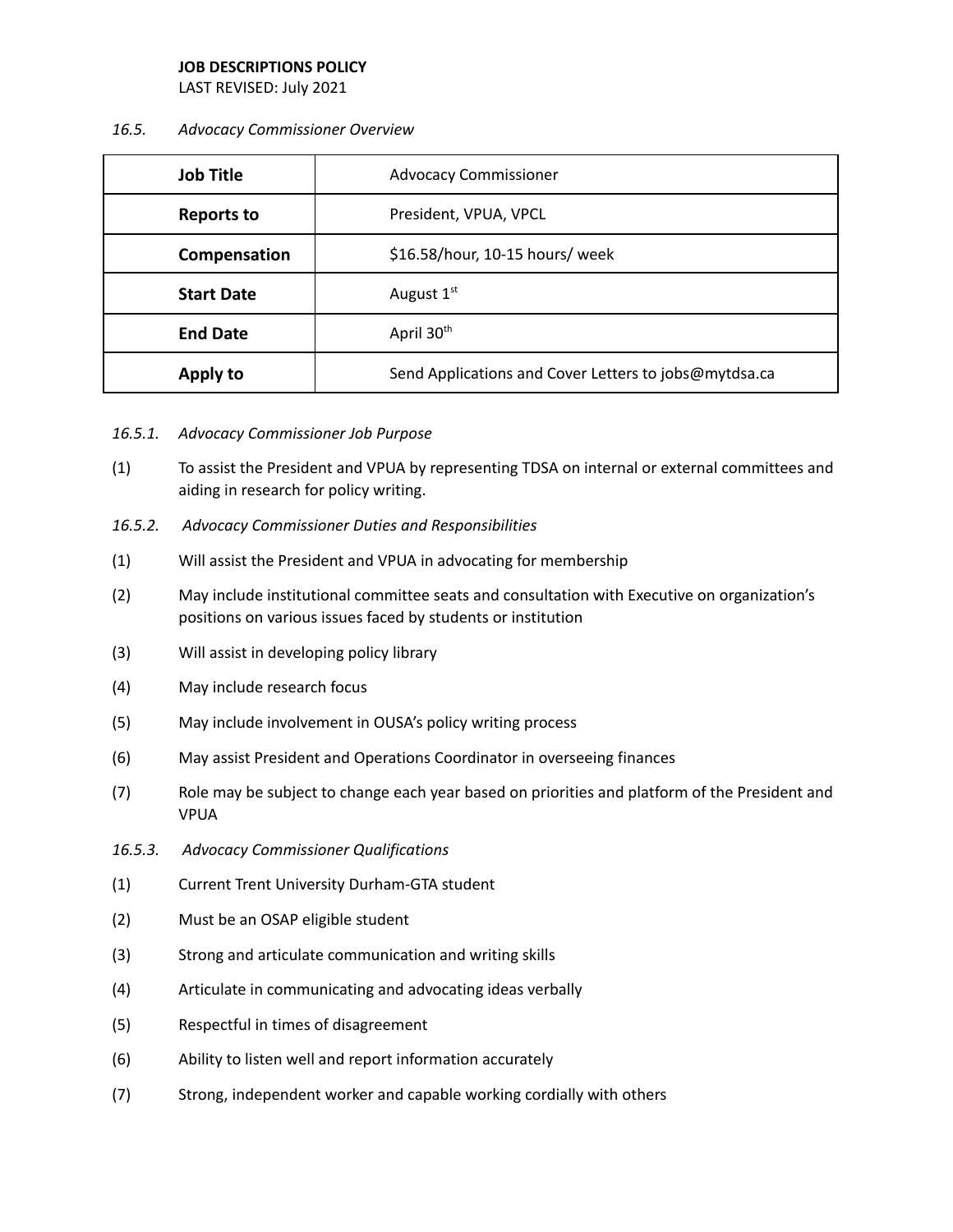LAST REVISED: July 2021

- (8) Friendly personality, sociable and approachable
- (9) Must be willing and capable of taking the initiative
- (10) Access to own transportation considered an asset
- *16.5.4. Advocacy Commissioner Working Conditions*
- (1) Working hours are flexible.
- *16.5.5. Advocacy Commissioner Physical Requirements*
- (1) N/A
- *16.5.6. Advocacy Commissioner Direct Reports*
- (1) N/A

| <b>Approved By</b> | <b>TDSA Board of Directors</b>  |
|--------------------|---------------------------------|
| Date Approved      | December 1 <sup>st</sup> , 2016 |
| <b>Reviewed</b>    | January 18 <sup>th</sup> , 2019 |

This job description is reviewed annually.

Successful applicants are expected to conduct themselves in accordance with TDSA by-laws and policies. As representatives of the organization, successful applicants are also expected to behave in a way that reflects favourably on behalf of the organization.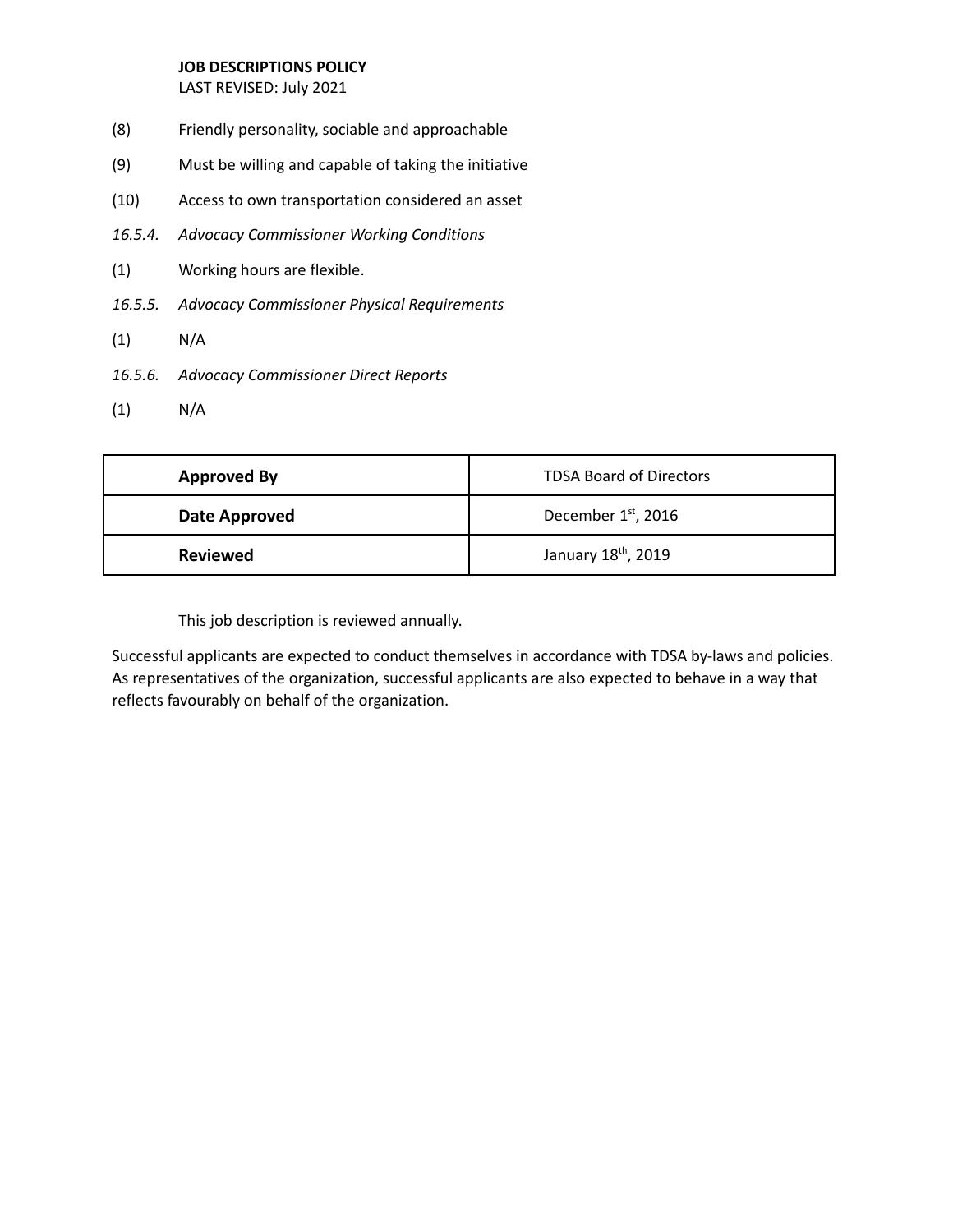LAST REVISED: July 2021

## *16.6. Policy Analyst Overview*

| <b>Job Title</b>  | Policy Analyst                                        |
|-------------------|-------------------------------------------------------|
| <b>Reports to</b> | <b>VPUA</b>                                           |
| Supervised by     | <b>Executive Committee</b>                            |
| Compensation      | \$16.58/hour, 10 hours/ week                          |
| <b>Start Date</b> | July 26                                               |
| <b>End Date</b>   | November 5                                            |
| Apply to          | Send Applications and Cover Letters to jobs@mytdsa.ca |

- *16.6.1. Job Purpose*
- (1) To assist the VPUA in writing a pre chosen Ontario Undergraduate Student Alliance (OUSA) policy paper
- (2) To assist the VPUA In developing and reviewing TDSA by-laws, policies, and stances
- *16.6.2. Duties and Responsibilities*
- (1) Will work with the VPUA in the OUSA policy writing process
- (2) May be asked to join the VPUA and President at the OUSA GA
- (3) Will assist the President and VPUA in advocating for membership
- (4) May include research focus
- (5) Other duties as assigned
- *16.6.3. Qualifications*
- (1) Previous policy writing experience an asset
- (2) Currently enrolled in undergraduate classes at Trent University with a home location of the Durham campus.
- (3) An asset to be receiving OSAP funding, meeting the OSAP definition of full-time (1.5 credits or 1.0 if registered with a disability), and have their enrollment and funding confirmed with OSAP, their home province or territory, or their Band or education office.
- (4) Strong and articulate communication and writing skills
- (5) Articulate in communicating and advocating ideas verbally
- (6) Respectful in times of disagreement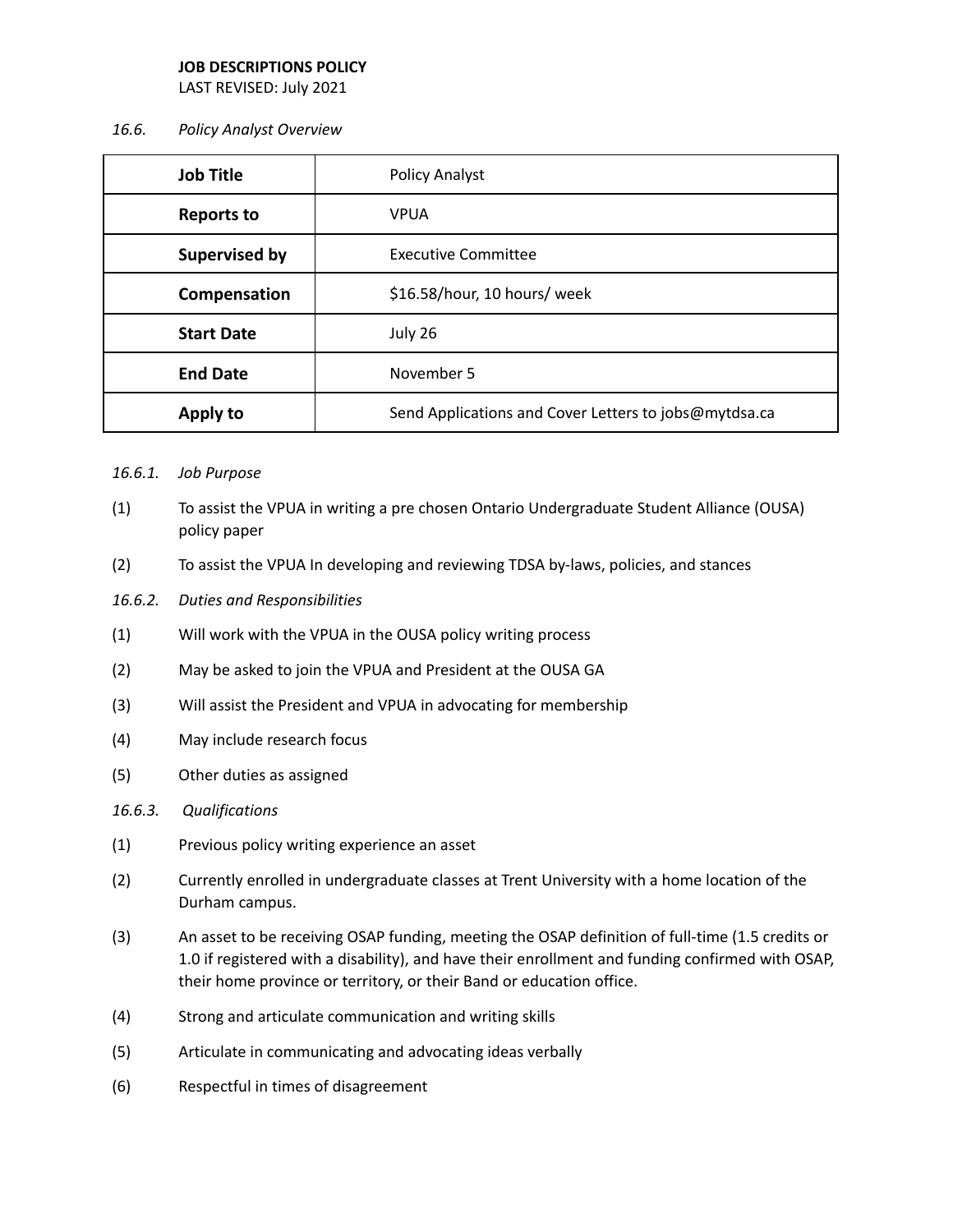LAST REVISED: July 2021

- (7) Ability to listen well and report information accurately
- (8) Strong, independent worker and capable working cordially with others
- (9) Friendly personality, sociable and approachable
- (10) Must be willing and capable of taking the initiative
- *16.6.4. Working Conditions*
- (1) Working hours are flexible
- *16.6.5. Policy Analyst Physical Requirements*
- (1) N/A
- *16.6.6. Policy Analyst Direct Reports*
- (1) N/A

| <b>Approved By</b> | <b>TDSA Board of Directors</b> |
|--------------------|--------------------------------|
| Date Approved      | June 1st, 2018                 |
| <b>Reviewed</b>    | June 29, 2021                  |

This job description is reviewed annually.

Successful applicants are expected to conduct themselves in accordance with TDSA by-laws and policies. As representatives of the organization, successful applicants are also expected to behave in a way that reflects favourably on behalf of the organization.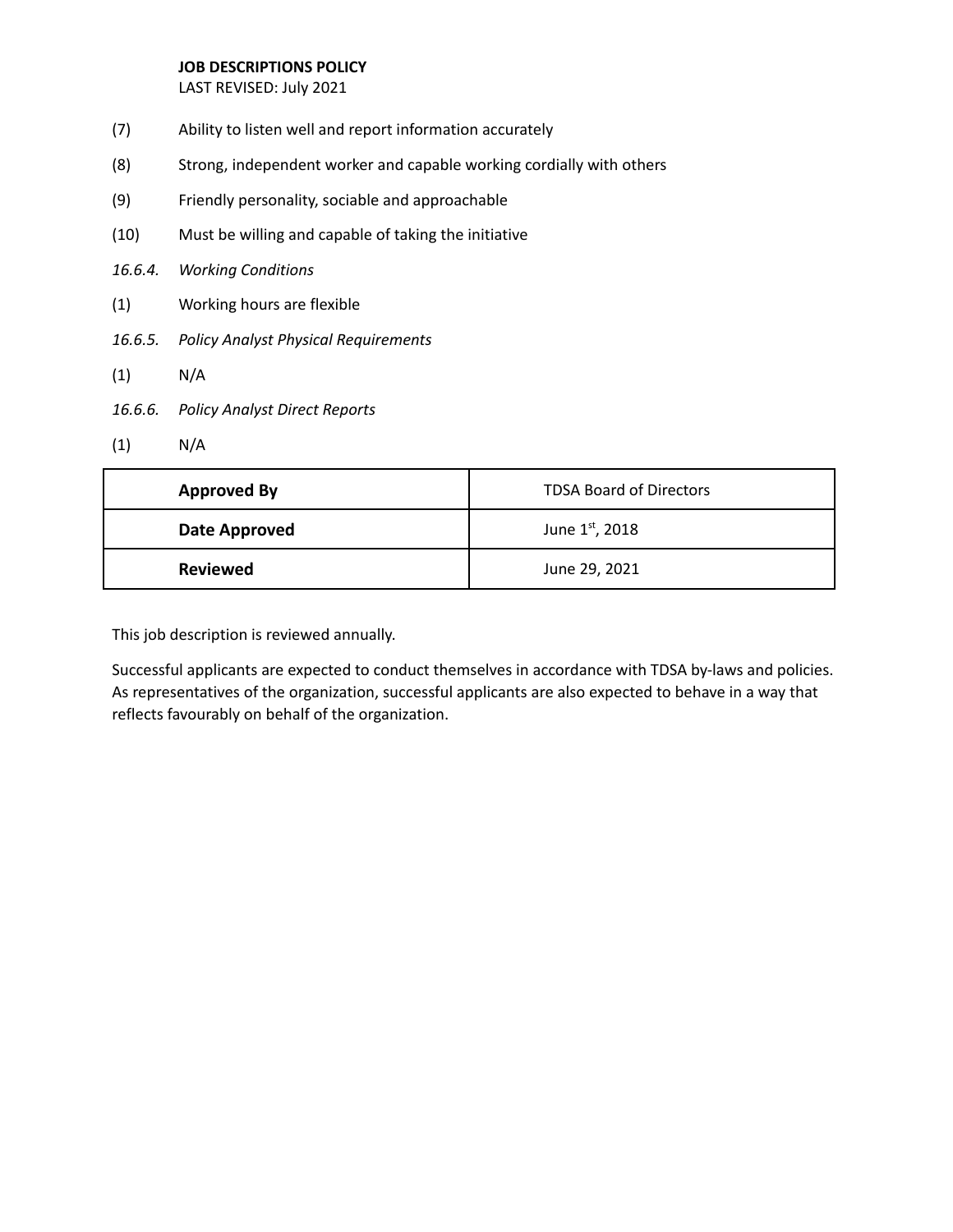LAST REVISED: July 2021

*16.7. Events Coordinator Overview*

| <b>Job Title</b>  | Events Coordinator                                    |
|-------------------|-------------------------------------------------------|
| <b>Reports to</b> | <b>VPCL</b>                                           |
| Compensation      | \$16.58/hour, 10 hours/week                           |
| <b>Start Date</b> | August 22nd, 2021                                     |
| <b>End Date</b>   | March 30th 2022                                       |
| Apply to          | Send Applications and Cover Letters to jobs@mytdsa.ca |

- *16.7.1. Events Coordinator Job Purpose*
- (1) The Events Coordinator will be responsible for developing and running small weekly events in collaboration with the TDSA team.
- *16.7.2. Events Coordinator Duties and Responsibilities*
- (1) The Vice President of Campus Life will delegate tasks to be completed by the Events Coordinator. These tasks may include, but not limited to:
	- (a) Coordinating and developing small weekly events.
	- (b) Assume a leadership role alongside the Vice President of Campus Life in the facilitation of other small and large scale events.
	- (c) Collaborating with the VPCL in TDSA marketing and communications through social media and the TDSA website (mytdsa.ca) when needed, according to TDSA's marketing and communications strategy.
	- (d) Other duties as assigned.
- *16.7.3. Events Coordinator Qualifications*
- (1) Currently enrolled in undergraduate classes at Trent University with a home location of the Durham campus.
- (2) An asset to be receiving OSAP funding, meet the OSAP definition of full-time (1.5 credits or 1.0 if registered with a disability), and have their enrollment and funding confirmed with OSAP, their home province or territory, or their Band or education office.
- (3) Strong and articulate communication and writing skills
- (4) Must be fluent and familiar with Facebook, Twitter and Instagram social media platforms
- (5) Strong independent worker and capable working cordially with others
- (6) Friendly personality, sociable and approachable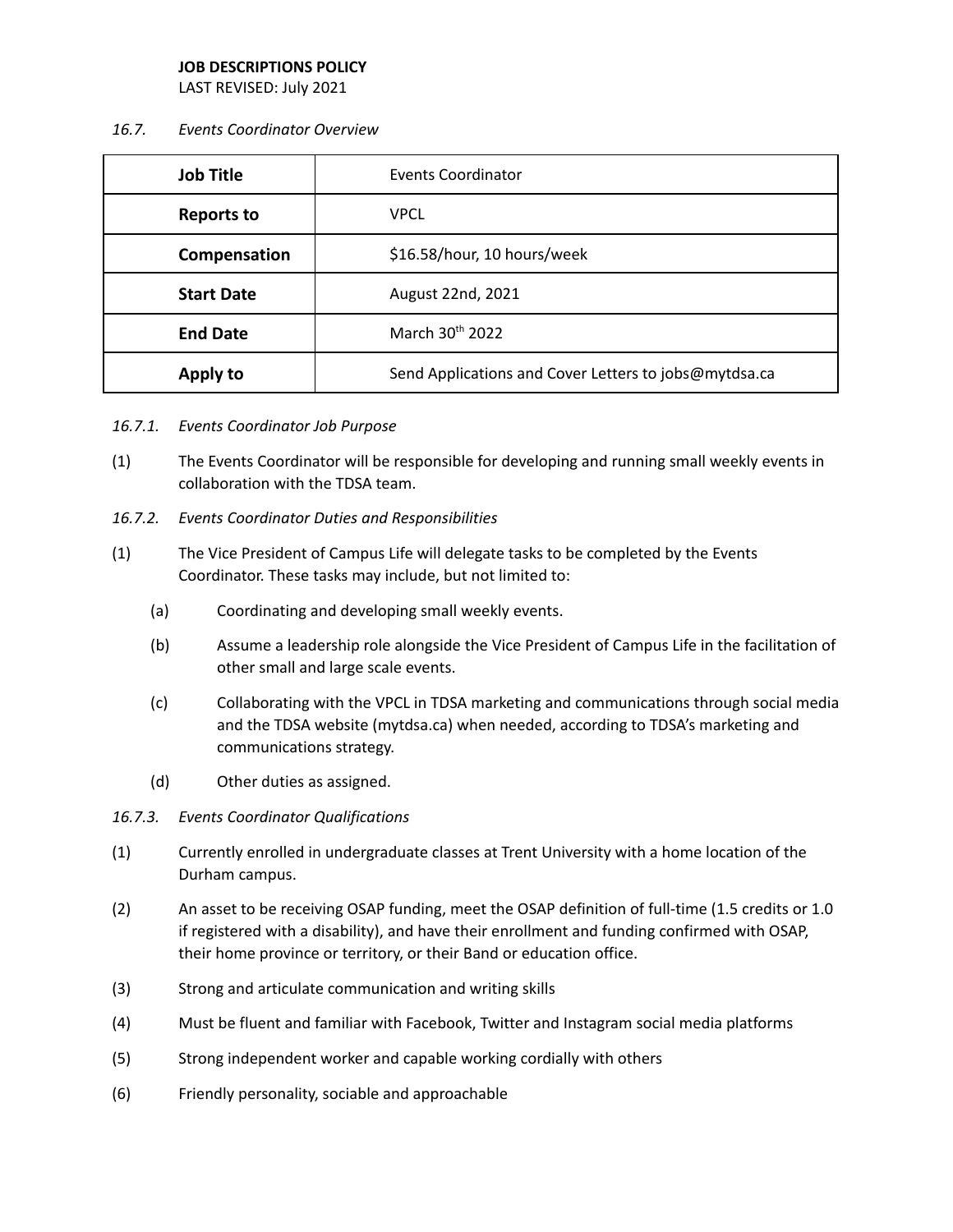LAST REVISED: July 2021

- (7) Must be willing and capable of taking the initiative
- *16.7.4. Events Coordinator Working Conditions*
- (1) Working hours are flexible
- *16.7.5. Events Coordinator Physical Requirements*
- (1) N/A
- *16.7.6. Events Coordinator Direct Reports*
- (1) N/A

| <b>Approved By</b> | <b>TDSA Board of Directors</b>  |
|--------------------|---------------------------------|
| Date Approved      | July 12th, 2017                 |
| <b>Reviewed</b>    | January 18 <sup>th</sup> , 2019 |

This job description is reviewed annually.

Successful applicants are expected to conduct themselves in accordance with TDSA by-laws and policies. As representatives of the organization, successful applicants are also expected to behave in a way that reflects favourably on behalf of the organization.

*16.8.*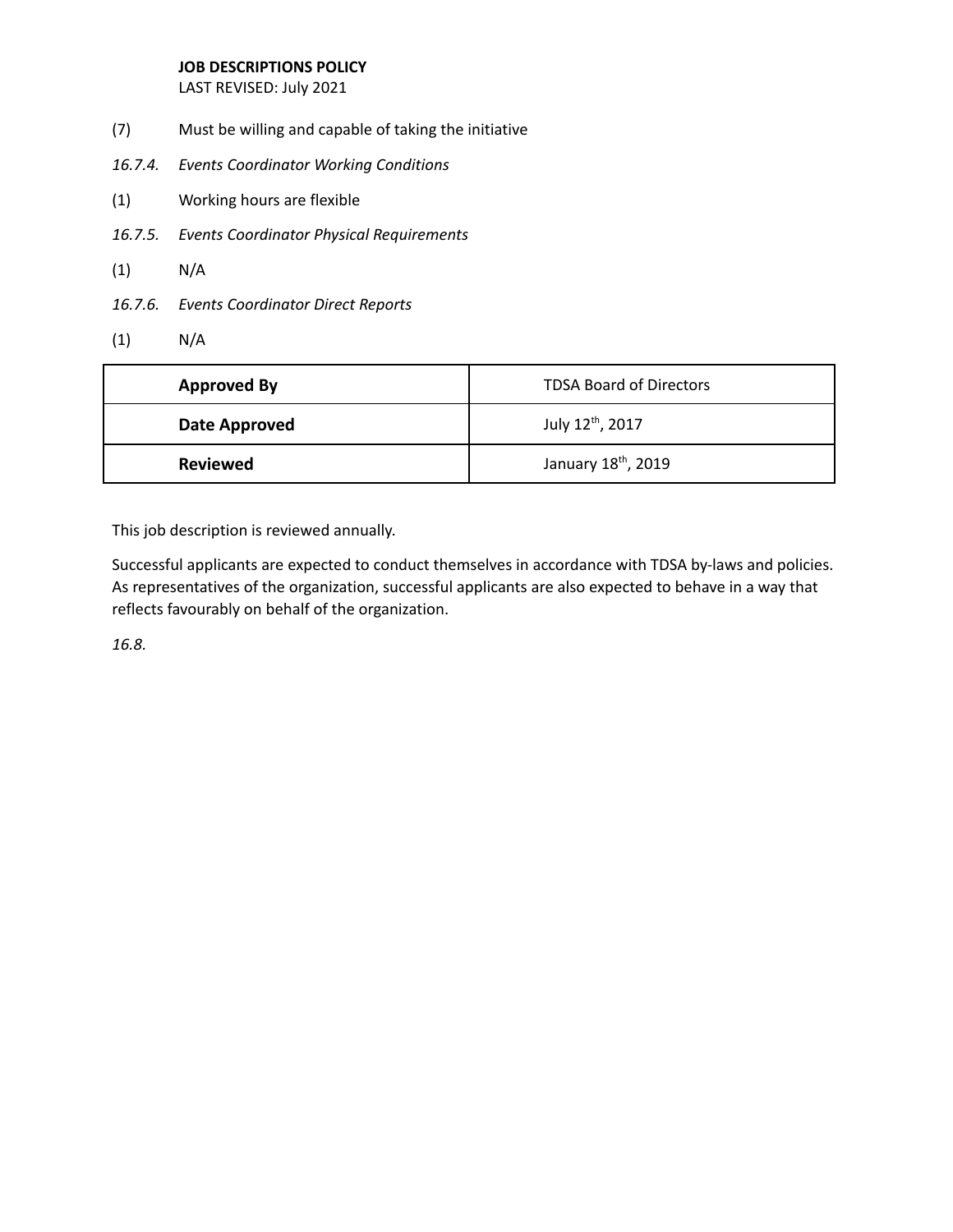LAST REVISED: July 2021

## *16.9. Marketing & Communications Assistant Overview*

| <b>Job Title</b>  | Marketing & Communication Assistant                   |
|-------------------|-------------------------------------------------------|
| <b>Reports to</b> | <b>TDSA President</b>                                 |
| Compensation      | \$16.58/hour, 10 hours/ week                          |
| <b>Start Date</b> | August 31st, 2021                                     |
| <b>End Date</b>   | April 2nd, 2022                                       |
| Apply to          | Send Applications and Cover Letters to jobs@mytdsa.ca |

- *16.9.1. Marketing & Communications Assistant Job Purpose*
- (1) The Marketing & Communications Assistant will be responsible for assisting the President with executing the marketing and communications strategy of the TDSA.
- *16.9.2. Marketing & Communications Assistant Duties and Responsibilities*
- (1) Assist in the development of a TDSA Marketing and Communications Strategy.
- (2) Engage TDSA membership through various social media platforms as directed in tandem with the Vice President Campus Life
- (3) Help with TDSA events, campaigns, services, store promotions, surveys, etc. as assigned. This will include finding and developing content for monthly newsletters, creating IG stories/posts, and additional social media content production as assigned.
- (4) May include monitoring Social Media Accounts (such as Facebook, Instagram, and Twitter) in collaboration with the President.
- (5) Other duties as assigned

## *16.9.3. Marketing & Communications Assistant Qualifications*

- (1) Currently enrolled in undergraduate classes at Trent University with a home location of the Durham campus.
- (2) An asset to be receiving OSAP funding, meet the OSAP definition of full-time (1.5 credits or 1.0 if registered with a disability), and have their enrollment and funding confirmed with OSAP, their home province or territory, or their Band or education office.
- (3) Strong and articulate communication and writing skills
- (4) Must be fluent and familiar with Facebook, Twitter and Instagram social media platforms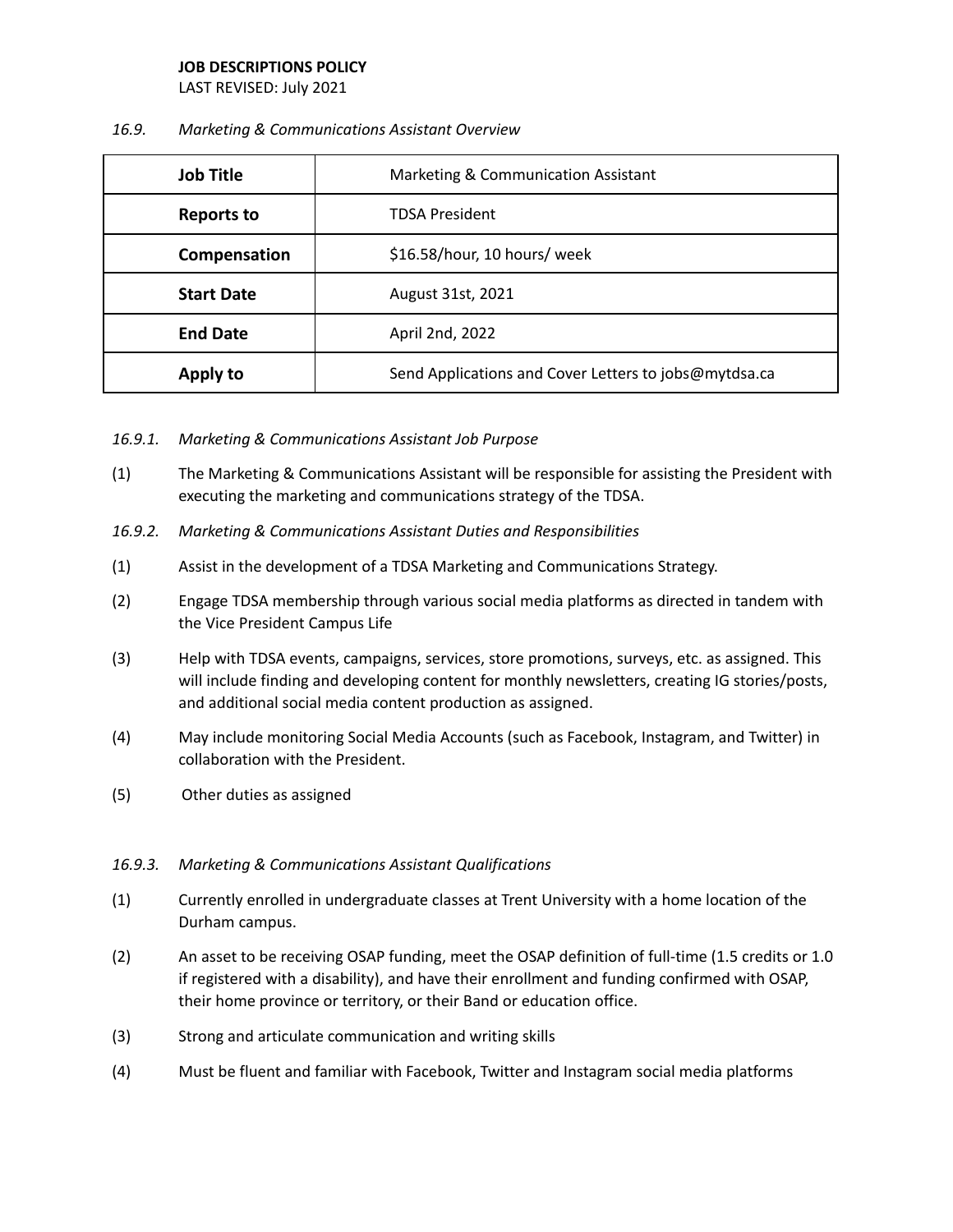LAST REVISED: July 2021

- (5) Graphic design skills and experience desired
- (6) Strong independent worker and capable working cordially with others
- (7) Friendly personality, sociable and approachable
- (8) Must be willing and capable of taking the initiative
- *16.9.4. Marketing & Communications Assistant Working Conditions*
- (1) Working hours are flexible.
- *16.9.5. Marketing & Communications Assistant Physical Requirements*
- (1) N/A
- *16.9.6. Marketing & Communications Assistant Direct Reports*
- (1) N/A

| <b>Approved By</b> | <b>TDSA Board of Directors</b>   |
|--------------------|----------------------------------|
| Date Approved      | November 12 <sup>th</sup> , 2016 |
| <b>Reviewed</b>    | July 29th, 2021                  |

This job description is reviewed annually.

Successful applicants are expected to conduct themselves in accordance with TDSA by-laws and policies. As representatives of the organization, successful applicants are also expected to behave in a way that reflects favourably on behalf of the organization.

*16.10.*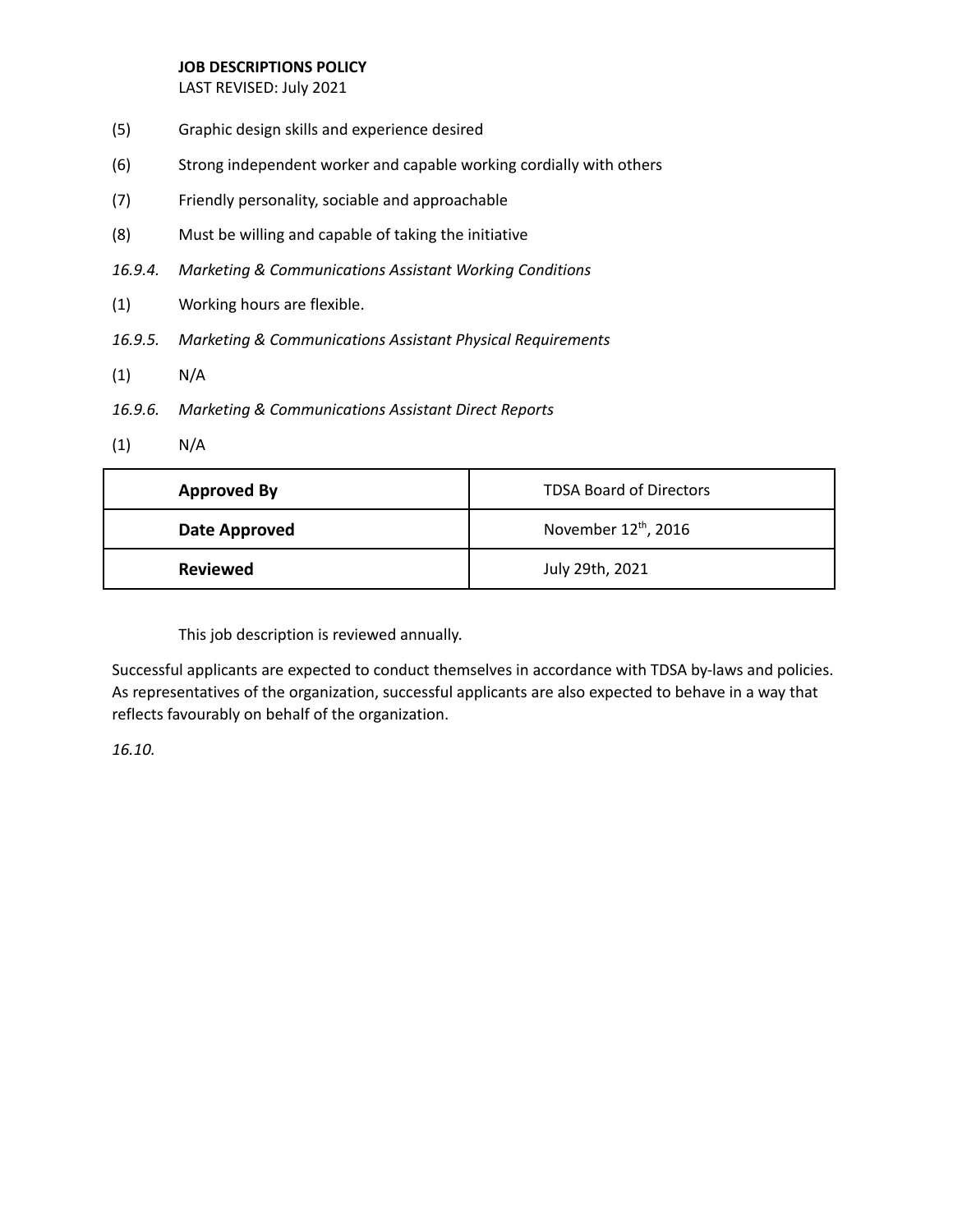LAST REVISED: July 2021

## *16.11. Chair of the Board of Directors Overview*

| <b>Job Title</b>                     | Chair of the Board of Directors                |
|--------------------------------------|------------------------------------------------|
| <b>Reports to</b>                    | <b>Board of Directors</b>                      |
| <b>Salary</b><br>Compensation        | \$2,920.36 gross yearly salary, paid bi-weekly |
| <b>Expected Work</b><br><b>Hours</b> | 15 hours/month                                 |
| <b>Start Date</b>                    | May $1st$                                      |
| <b>End Date</b>                      | April 30 <sup>th</sup>                         |
| Apply to                             | jobs@mytdsa.ca                                 |

## *16.11.1. Chair of the Board of Directors Job Purpose*

- (1) The Chair is responsible for overseeing the operations of the Board of Directors and ensuring that the Board of Directors acts in accordance with TDSA by-laws and policies. The Chair is a non-voting member of the Board of Directors. The Chair acts as a liaison between the Board of Directors and the Executive Committee.
- *16.11.2. Chair of the Board of Directors Duties and Responsibilities*
- (1) Chair the Board of Directors Meetings.
- (2) Survey availability of Board Members to schedule Board of Director meetings.
- (3) Create semesterly schedules for Board of Director meetings.
- (4) Chair and moderate the Board of Directors Meetings in a timely, respectful and orderly manner using Robert's Rules as a template.
- (5) Ensure that the Board of Directors acts in accordance with TDSA By-Laws and Policies.
- (6) Ensure that decisions are taken and followed up with by the Board of Directors and executive committee.
- (7) Assist the President in the training of the new Board of Directors.
- (8) Ensure all Board positions are filled.
- (9) Supervise interviews for Board positions conducted by the Executive for quality assurance and accountability.
- (10) Receive and attend to grievances, complaints and failures to perform duties within the Board, the Executives, and between the Board and Executives. These may include, but are not limited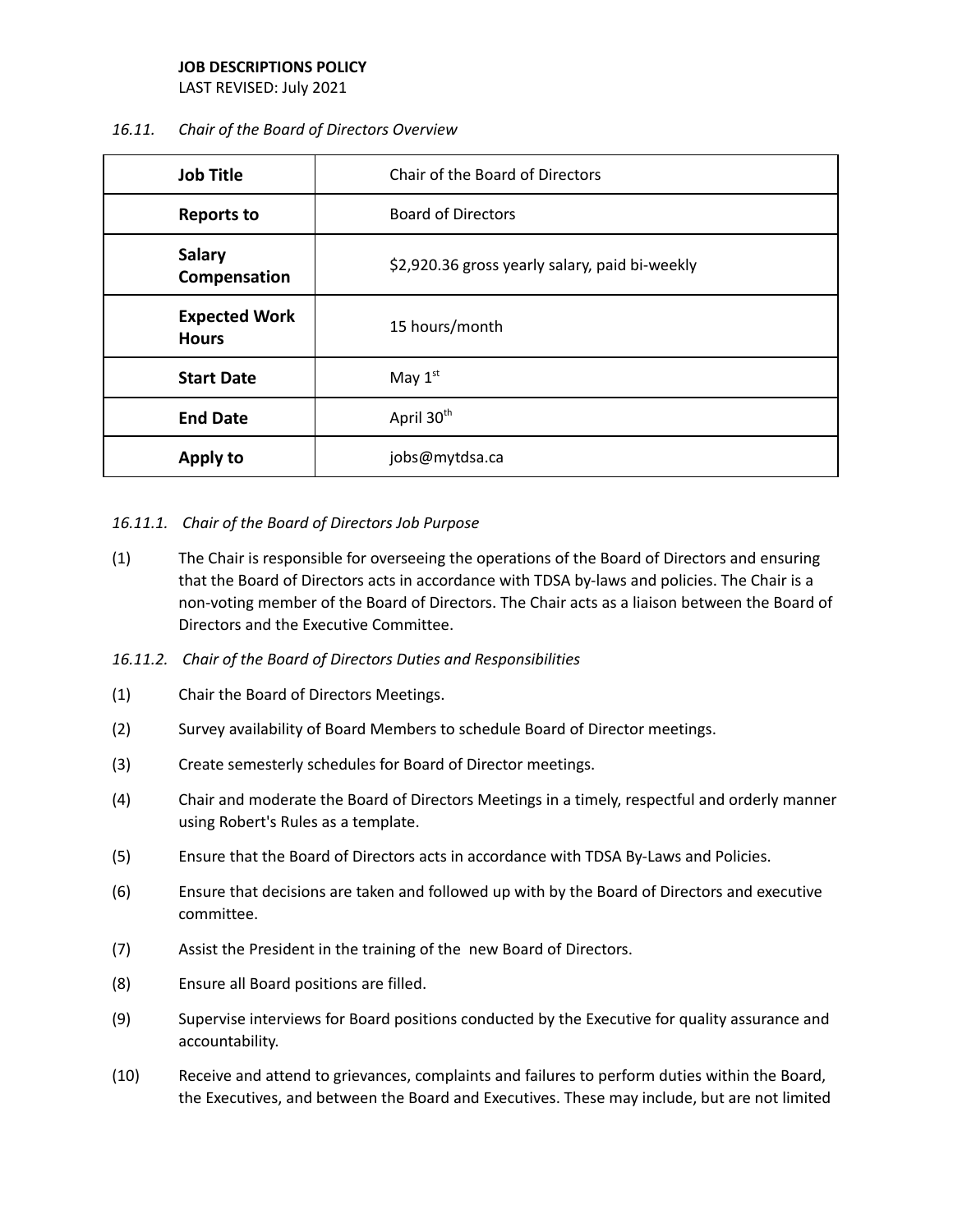LAST REVISED: July 2021

to, failures to perform duties as outlined by Board of Directors and TDSA employee contracts; financial and office accountability audits; marginalization; exclusion; unfair treatment in Board Meetings; and/or conflict between members.

- (11) Refer complainants whose grievances or complaints extend beyond the expertise of the Chair to Accessibility/Counseling Services and Campus Security. These may include instances of sexual, physical, or verbal harassment. The Chair is still responsible for reporting these grievances to the Board of Directors for transparency and so that the Board may act appropriately in response to the reports.
- *16.11.3. Chair of the Board of Directors Qualifications*
- (1) Current Trent University Durham-GTA student.
- *16.11.4. Chair of the Board of Directors Assets*
- (1) Leadership Skills
- (2) Strong and articulate communication skills
- (3) Impartiality, fairness and the ability to respect confidences
- (4) Effective time management and organizational skills
- (5) Tact and diplomacy
- (6) Strong understanding of the roles/responsibilities of the Executive Committee
- (7) Friendly personality, sociable and approachable
- *16.11.5. Chair of the Board of Directors Working Conditions*
- *16.11.6. Chair of the Board of Directors Physical Requirements*
- $(1)$  N/A
- *16.11.7. Chair of the Board of Directors Direct Reports*
- $(1)$  N/A

| <b>Approved By</b> | <b>TDSA Board of Directors</b>  |
|--------------------|---------------------------------|
| Date Approved      | December 1 <sup>st</sup> , 2016 |
| <b>Reviewed</b>    | November 20th, 2020             |

This job description is reviewed annually.

Successful applicants are expected to conduct themselves in accordance with TDSA by-laws and policies. As representatives of the organization, successful applicants are also expected to behave in a way that reflects favourably on behalf of the organization.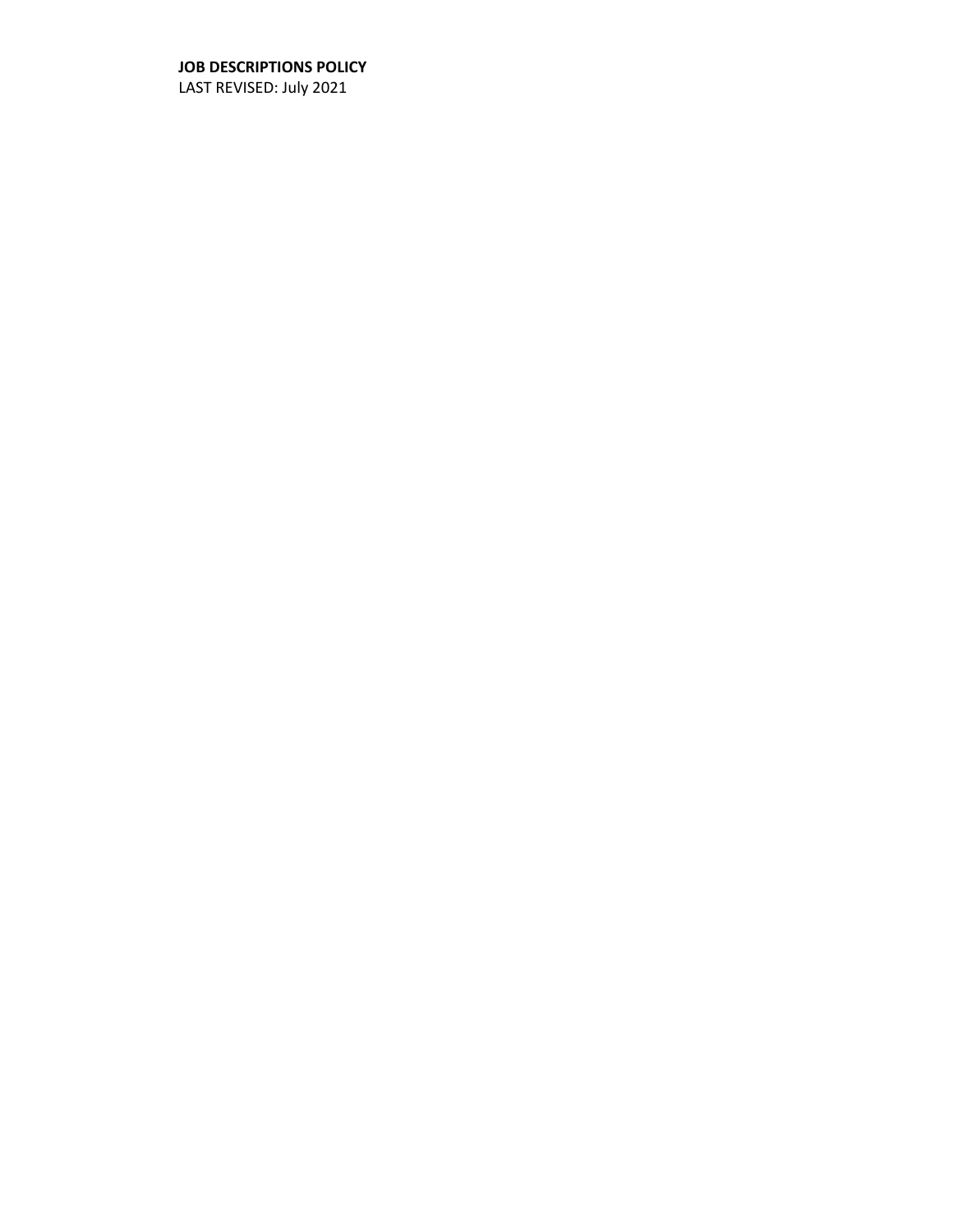LAST REVISED: July 2021

## *16.12. Chief Electoral Officer Overview*

| <b>Job Title</b>                     | Chief Electoral Officer   |
|--------------------------------------|---------------------------|
| <b>Reports to</b>                    | <b>Board of Directors</b> |
| <b>Salary</b><br>Compensation        | \$16.58/hour              |
| <b>Expected Work</b><br><b>Hours</b> | 10 hours/week             |
| <b>Start Date</b>                    | February 7th, 2022        |
| <b>End Date</b>                      | April 1, 2022             |
| Apply to                             | jobs@mytdsa.ca            |

## *16.12.1. Chief Electoral Officer Job Purpose*

- (1) The Chief Electoral Officer will be responsible for the oversight and execution of the TDSA elections to ensure compliance with all TDSA By-Laws and policies.
- *16.12.2. Chief Electoral Officer Responsibilities*
- (1) Work will consist of holding all candidate meetings, verifying candidate packages, reviewing all submissions, and following election procedures with support from the TDSA Office.
- (2) The Chief Electoral Officer will uphold the values and expectations of the TDSA while actively engaging and encouraging the membership throughout the election process.
- (3) The Chief Electoral Officer will enforce election and referenda rules, deliver election and referenda results, and properly advertise all elections and referendums.
- *16.12.3.* Chief Electoral Officer Qualifications
- (1) Currently enrolled in undergraduate classes at Trent University with a home location of the Durham campus.
- (2) Cannot be running in the TDSA election
- (3) Will not be eligible to apply for chairperson while in the Chief Electoral Officer position
- (4) Preference will be given to those with experience in elections, TDSA, and governance
- *16.12.4.* Chief Electoral Officers Assets
- (1) Leadership Skills
- (2) Strong and articulate communication skills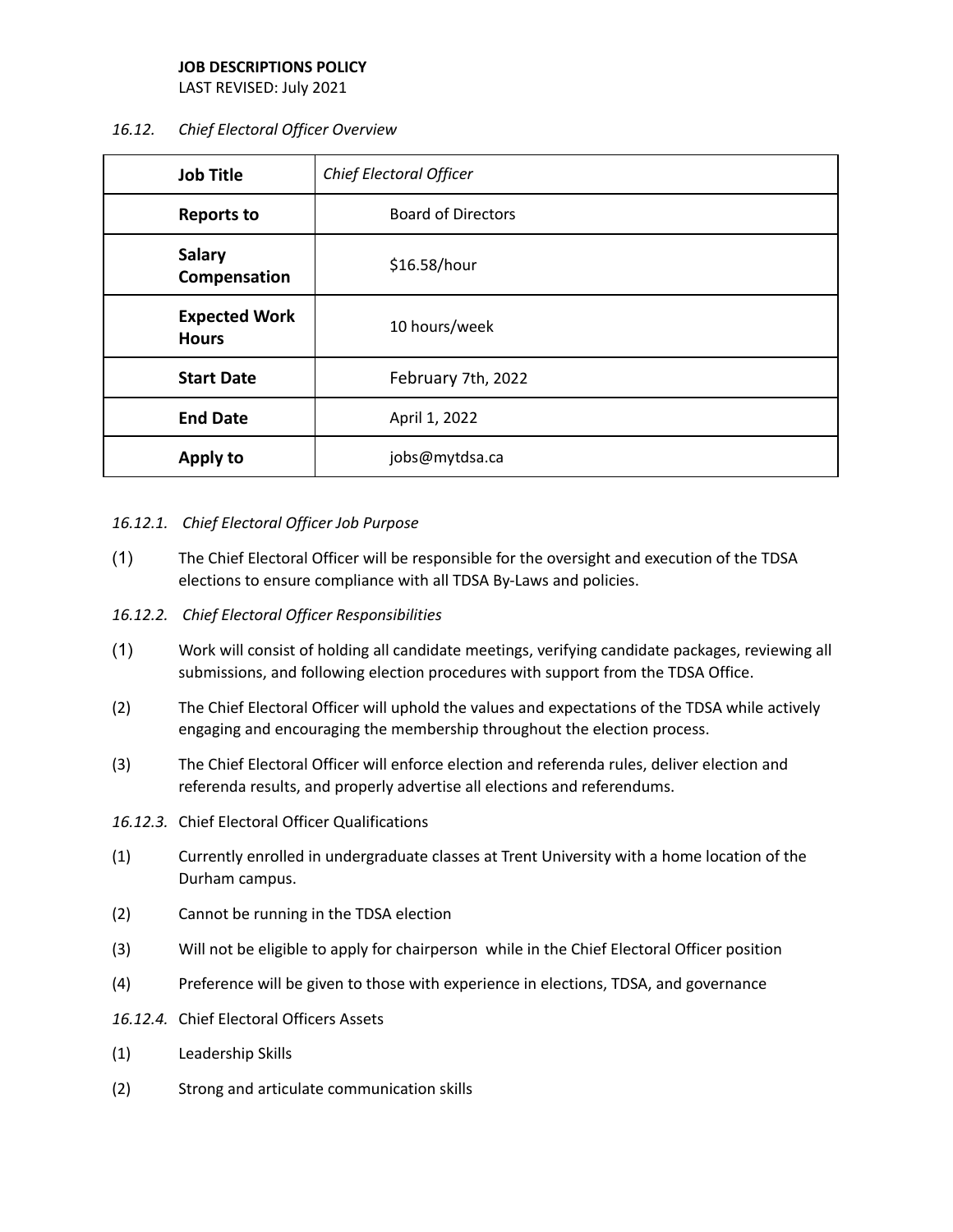LAST REVISED: July 2021

- (3) Impartiality, fairness and the ability to respect confidences
- (4) Effective time management and organizational skills
- (5) Tact and diplomacy
- (6) Strong understanding of the roles/responsibilities of the TDSA Elected positions
- (7) Friendly personality, sociable and approachable
- *16.12.5.* Chief Electoral Officer Working Conditions
- (1) Working hours are flexible
- *16.12.6.* Chief Electoral Officer Physical Requirements
- (1) N/A
- *16.12.7.* Chief Electoral Officer Direct Reports
- (1) N/A

| <b>Approved By</b> | <b>TDSA Board of Directors</b> |
|--------------------|--------------------------------|
| Date Approved      | December 18th, 2020            |
| <b>Reviewed</b>    | December 21st, 2021            |

This job description is reviewed annually.

Successful applicants are expected to conduct themselves in accordance with TDSA by-laws and policies.

As representatives of the organization, successful applicants are also expected to behave in a way that

reflects favourably on behalf of the organization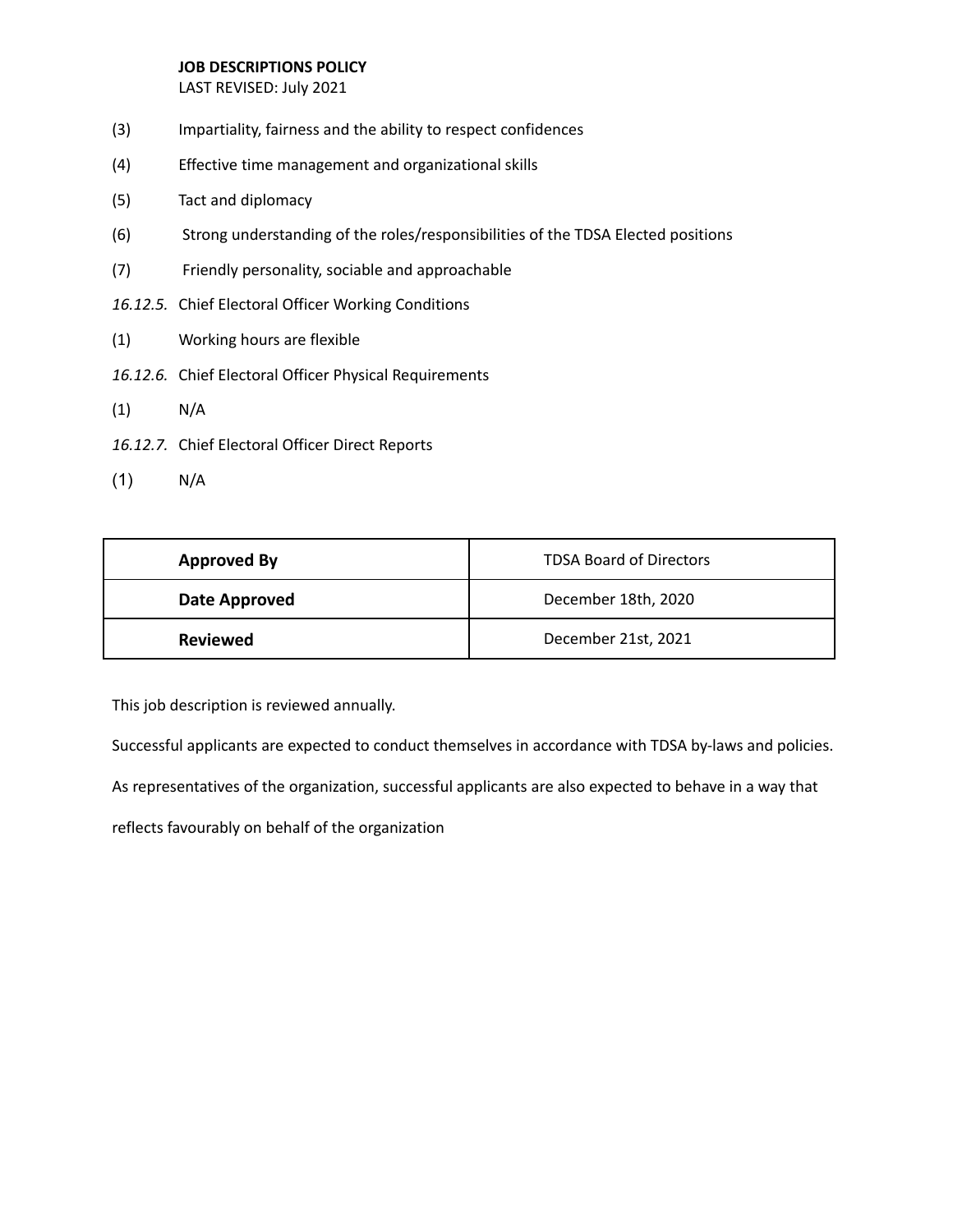LAST REVISED: July 2021

#### *16.13. Executive Assistant*

| <b>Job Title</b>  | <b>Executive Assistant</b>                       |
|-------------------|--------------------------------------------------|
| <b>Reports to</b> | <b>Executive Director</b>                        |
| Compensation      | \$16.58/hour, 10 hours/week                      |
| <b>Start Date</b> | January 17th, 2022                               |
| <b>End Date</b>   | April 1st, 2022                                  |
| <b>Apply to</b>   | Send Resumes and Cover Letters to jobs@mytdsa.ca |

#### **A.1.a. Job purpose**

(1) The Executive Assistant will provide administrative support to the TDSA Team. The individual will also be responsible for developing and running small weekly events in collaboration with the TDSA team.

**A.1.b. Duties and responsibilities**

(1) The Executive Director and Student Executives will assign tasks to be completed by the Executive

Assistant. These tasks may include, but are not limited to:

- (a) Organizing the TDSA rack and shelf, processing sales for the rack and shelf, and updating the inventory of the rack and shelf
- (b) Screening emails to ascertain the level of urgency before passing them over to the appropriate person
- (c) Any other administrative tasks as reasonably assigned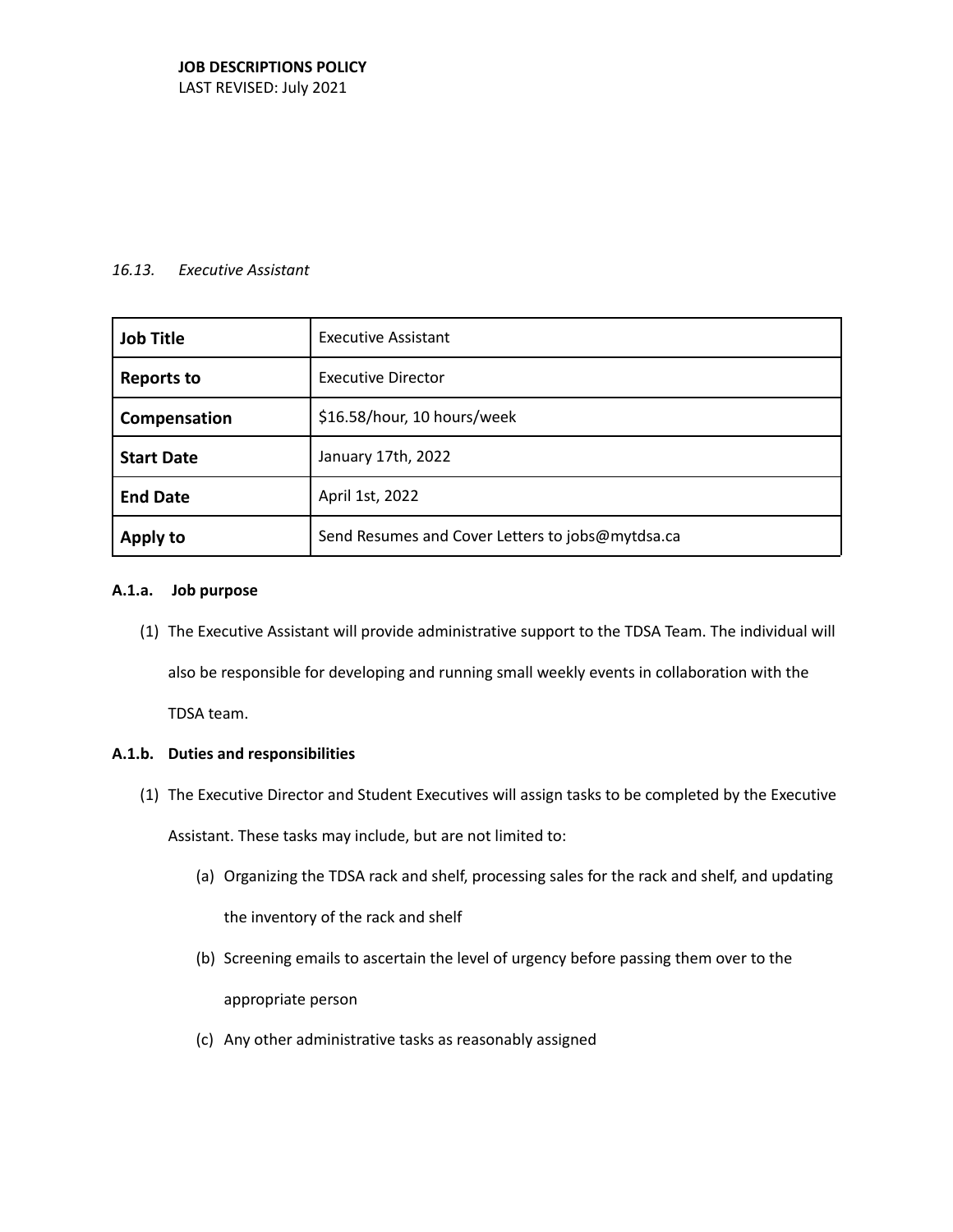LAST REVISED: July 2021

(2) The Vice President of Campus Life will delegate tasks to be completed by the Executive Assistant.

These tasks may include, but are not limited to:

- (a) Coordinating and developing small weekly events,
- (b) Assuming a leadership role alongside the VPCL in the facilitation of other small and large-scale events,
- (c) Collaborating with the VPCL in TDSA marketing and communications through social media and the TDSA website when needed according to TDSA's marketing and communications strategy,
- (d) Other duties as assigned.

## **A.1.c. Qualifications**

- (1) Currently enrolled in undergraduate classes at Trent University with a home location of the Durham campus.
- (2) An asset to be receiving OSAP funding, meet the OSAP definition of full-time (1.5 credits or 1.0 if registered with a disability), and have their enrollment and funding confirmed with OSAP, their home province or territory, or their Band or education office.
- (3) Strong and articulate communication and writing skills.
- (4) Must be fluent and familiar with Facebook, Twitter and Instagram social media platforms.
- (5) Strong independent worker and capable of working cordially with others.
- (6) Excellent planning, organizational, and time management skills
- (7) Demonstrated experience working with confidential information
- (8) Friendly personality, sociable and approachable.
- (9) Must be willing and capable of taking initiative.

#### **A.1.d. Working Conditions**

(1) Working hours are flexible